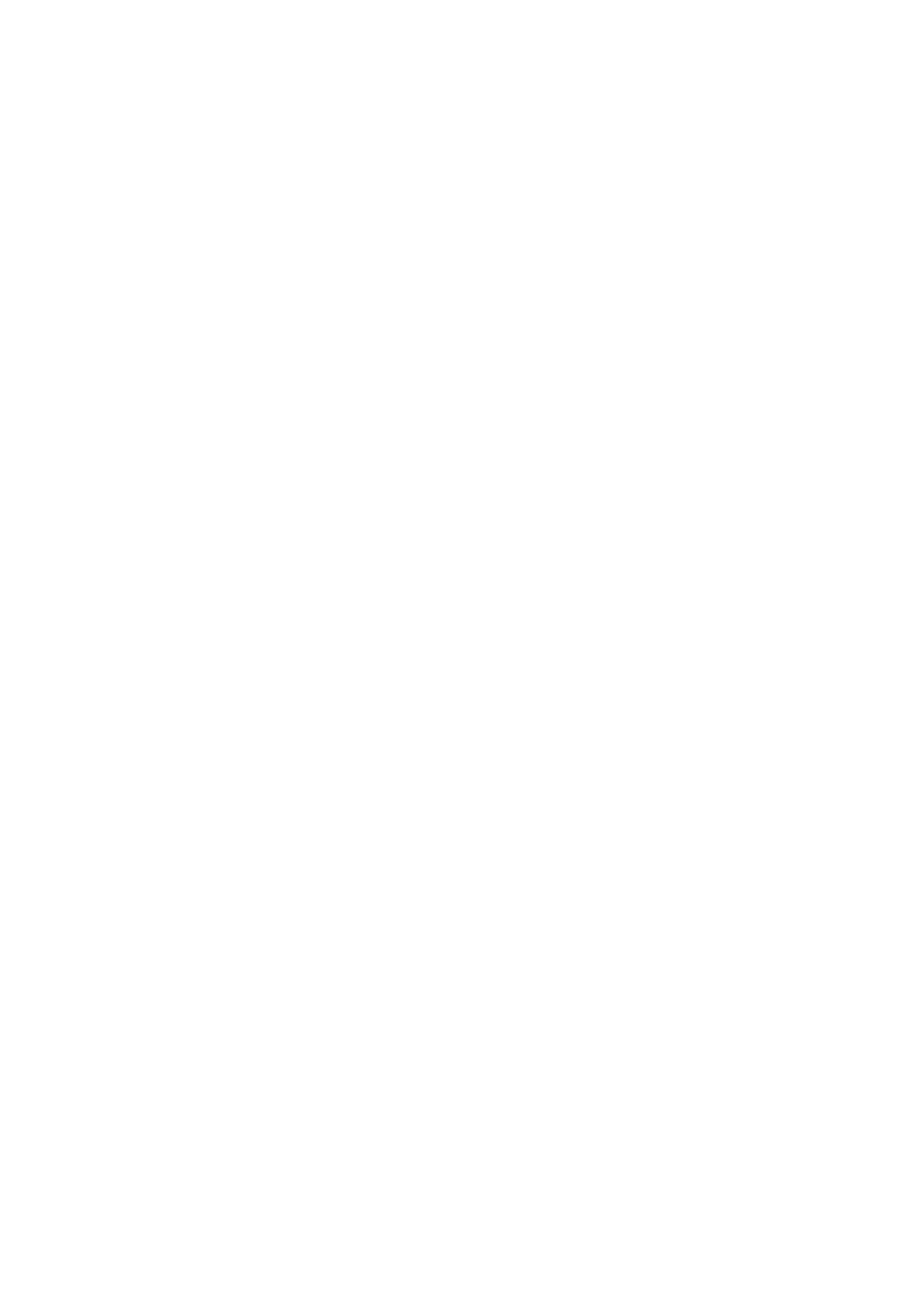### **In the case of H. and B. v. the United Kingdom,**

The European Court of Human Rights (Fourth Section), sitting as a Chamber composed of:

Ineta Ziemele, *President,* David Thór Björgvinsson, George Nicolaou, Ledi Bianku, Zdravka Kalaydjieva, Vincent A. De Gaetano, Paul Mahoney, *judges,*

and Fatoş Aracı, *Deputy Section Registrar,*

Having deliberated in private on 19 March 2013,

Delivers the following judgment, which was adopted on that date:

# PROCEDURE

1. The case originated in two applications (nos. 70073/10 and 44539/11) against the United Kingdom of Great Britain and Northern Ireland lodged with the Court under Article 34 of the Convention for the Protection of Human Rights and Fundamental Freedoms ("the Convention") by two Afghan nationals, Mr H. and Mr B. ("the applicants").

2. The first application was lodged on 30 November 2010 by Mr H. ("the first applicant") who was born in 1975 and lives in London. The second application was lodged on 21 July 2011 by Mr B. ("the second applicant") who was born in 1988 and also lives in London.

3. The first applicant was represented by Wilson Solicitors LLP, a law firm practising in London. The second applicant was represented by Malik and Malik Solicitors, also a law firm practising in London. The United Kingdom Government ("the Government") were represented by their Agent, Ms A. Sornarajah of the Foreign and Commonwealth Office.

4. The applicants alleged that, if expelled from the United Kingdom to Afghanistan, they would face a real risk of ill-treatment contrary to Article 3 of the Convention. The second applicant also complained that his expulsion would violate his right to life under Article 2 of the Convention and would disproportionately interfere with his rights under Article 8 of the Convention.

5. On 3 December 2010 and 25 July 2011 respectively the President of the Chamber to which the cases were allocated decided to apply Rule 39 of the Rules of Court, indicating to the Government that it was desirable in the interests of the parties and the proper conduct of the proceedings before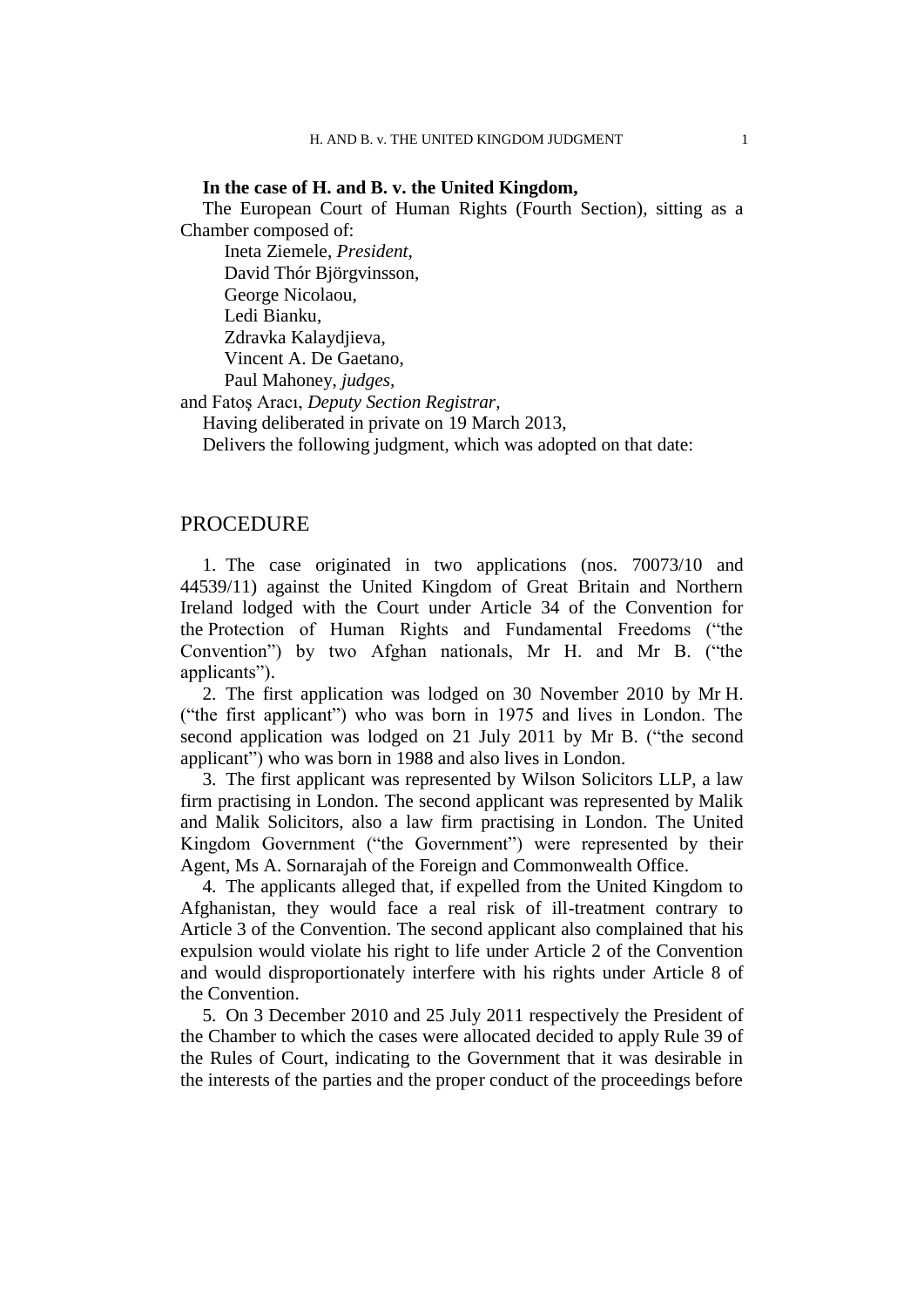the Court that the applicants should not be expelled to Afghanistan pending the Court's decision.

6. On 7 March 2011 and 26 July 2011 respectively the President of the Fourth Section decided to give notice of the applications to the Government. It was also decided to rule on the admissibility and merits of the applications at the same time as their admissibility (Article 29 § 1) and to grant the applicants anonymity (Rule 47 § 3 of the Rules of Court).

# THE FACTS

### I. THE CIRCUMSTANCES OF THE CASE

7. The facts of the case, as submitted by the parties, may be summarised as follows.

### **A. The first applicant**

8. The first applicant, originally from Wardak province in central Afghanistan, arrived in the United Kingdom on 30 October 2008 and claimed asylum on 3 November 2008.

9. The basis of his asylum claim was his fear of both the Taliban and Hizb-i-Islami ("HII") due to his perceived connections with the Afghan Government and the United Nations ("the UN"). He claimed that a year after his birth he had moved to Kabul with his family and that, in 1996, he and his family had emigrated to Pakistan owing to problems that they had had with the Taliban primarily as a result of their Hazara ethnicity. They had returned to Kabul in 2001 where they had lived until his departure from Afghanistan. The first applicant claimed that between 2004 and 2005, he had worked as a driver distributing leaflets for the elections and that, in that capacity, he had regularly worked with the United Nations Assistance Mission in Afghanistan ("UNAMA"). From 2005 until 2008, he had worked as a driver in Kabul for the United Nations Office for Project Service, a branch of the United Nations Development Programme ("UNDP"). In August 2008, ten days before he had left Afghanistan, he had received a telephone call in the Pashto language from an unknown person (who he had presumed to be a member of the Taliban) threatening his life and that of his family unless he stopped working with "foreigners and non-Muslims". He had spoken to his friends about the phone call but had initially decided to ignore it. A few days later, he claimed that the Taliban had come to his home, had made further threats against him and, in his absence, had kidnapped his cousin. The first applicant claimed that he had been advised on the phone by his family to leave Afghanistan immediately for his own safety. He had therefore fled to Pakistan, where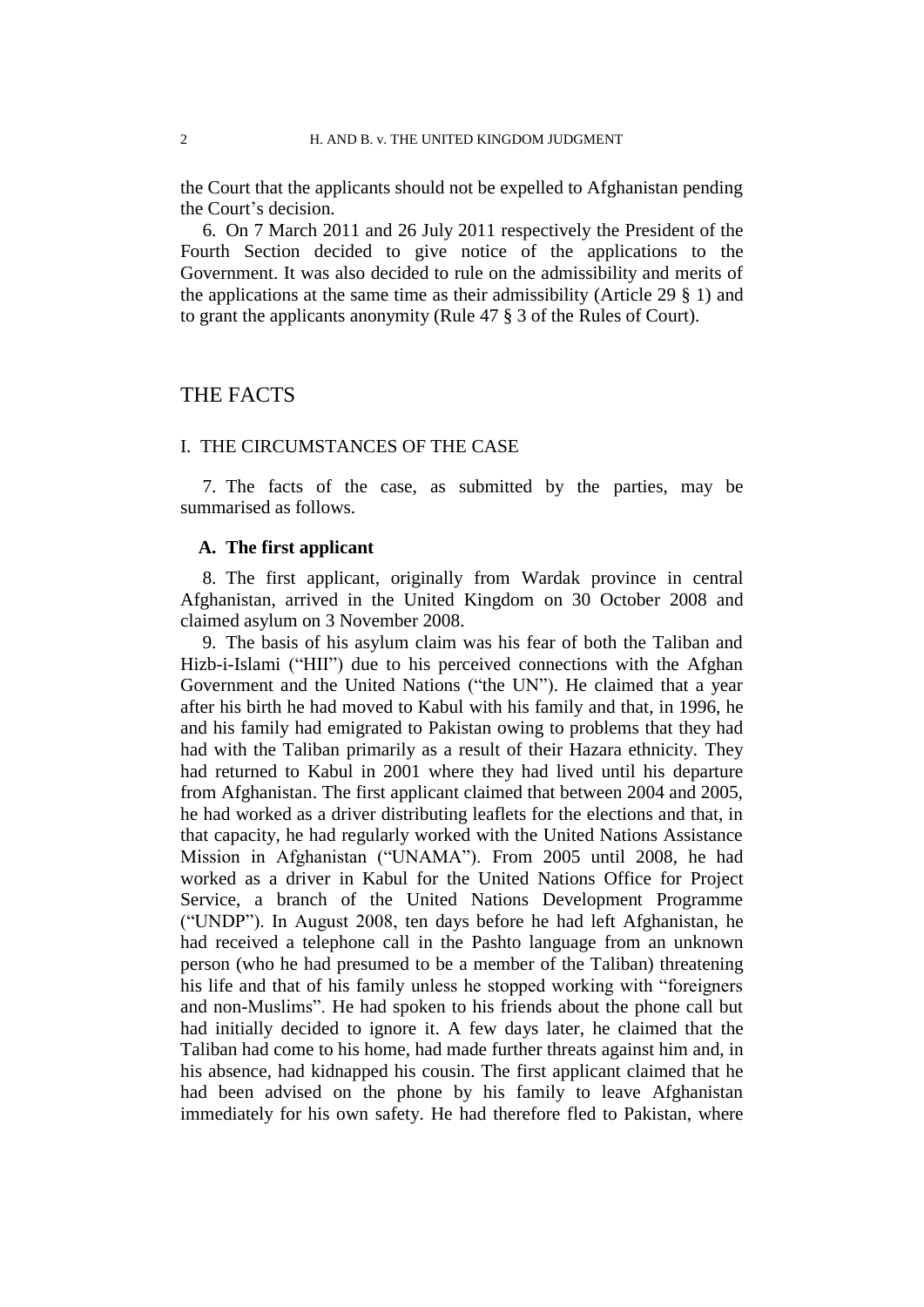his family had joined him five days later. However, in Pakistan he had felt that he remained a Taliban target and so he had arranged his journey through Europe to the United Kingdom.

<span id="page-4-1"></span>10. On 17 December 2008, the Secretary of State refused the first applicant's asylum application considering that he had fabricated aspects of his account and that his credibility was undermined by his failure to claim asylum in the European countries that he had passed through on his journey. Whilst it was acknowledged that the Taliban had been responsible for attacks on Hazara in the past, it was not accepted that the first applicant had ever been targeted by the Taliban or that he would be at risk in the future. It was similarly accepted that there may well have been incidents of the targeting of those working for foreign or international organisations within Afghanistan, but it was considered to be pure speculation that the threatening phone call that the first applicant had received in August 2008 had been from the Taliban. Further, it was considered to be inconsistent that the first applicant would have been able to work for the UN for three years without any incidents occurring earlier. Even if the first applicant's cousin had been kidnapped, there was nothing to suggest that the incident related to the first applicant's involvement with the UN or a systematic campaign against him. Even taking the first applicant's claim at its highest, it was noted that the first applicant had failed to seek assistance from the Afghan authorities, the UN or any other party in Afghanistan. It was therefore considered that he had failed to demonstrate that a sufficiency of protection was not available to him in Afghanistan or that he could not internally relocate to another area of Kabul for safety.

<span id="page-4-0"></span>11. The first applicant appealed against the refusal of his asylum claim and, in a determination published on 4 January 2010, the then Asylum and Immigration Tribunal ("the AIT") dismissed his appeal. The immigration judge accepted that the first applicant was of Hazara ethnicity and that it was probably true that he had been employed by the UNDP as a driver from 2005 until 2008. The immigration judge also accepted that the first applicant had probably received a veiled threat in a telephone call from the Taliban, which he had decided initially to ignore. He considered that such action demonstrated that the first applicant had had no fear of the Taliban at that time. The immigration judge did not believe that there was any truth in the suggestion that the first applicant had been targeted by the Taliban who had kidnapped his cousin instead of him. The fact that the first applicant had been able to go home and travel to Pakistan before fleeing to Europe was found to indicate that he had not been under any specific threat from the Taliban. Further, the immigration judge did not believe that the first applicant would be known throughout Afghanistan as a UN driver. Finally, even if the whole of the first applicant's account was true, the immigration judge considered that there was no reason why he could not safely relocate within Afghanistan, particularly to Kabul to where he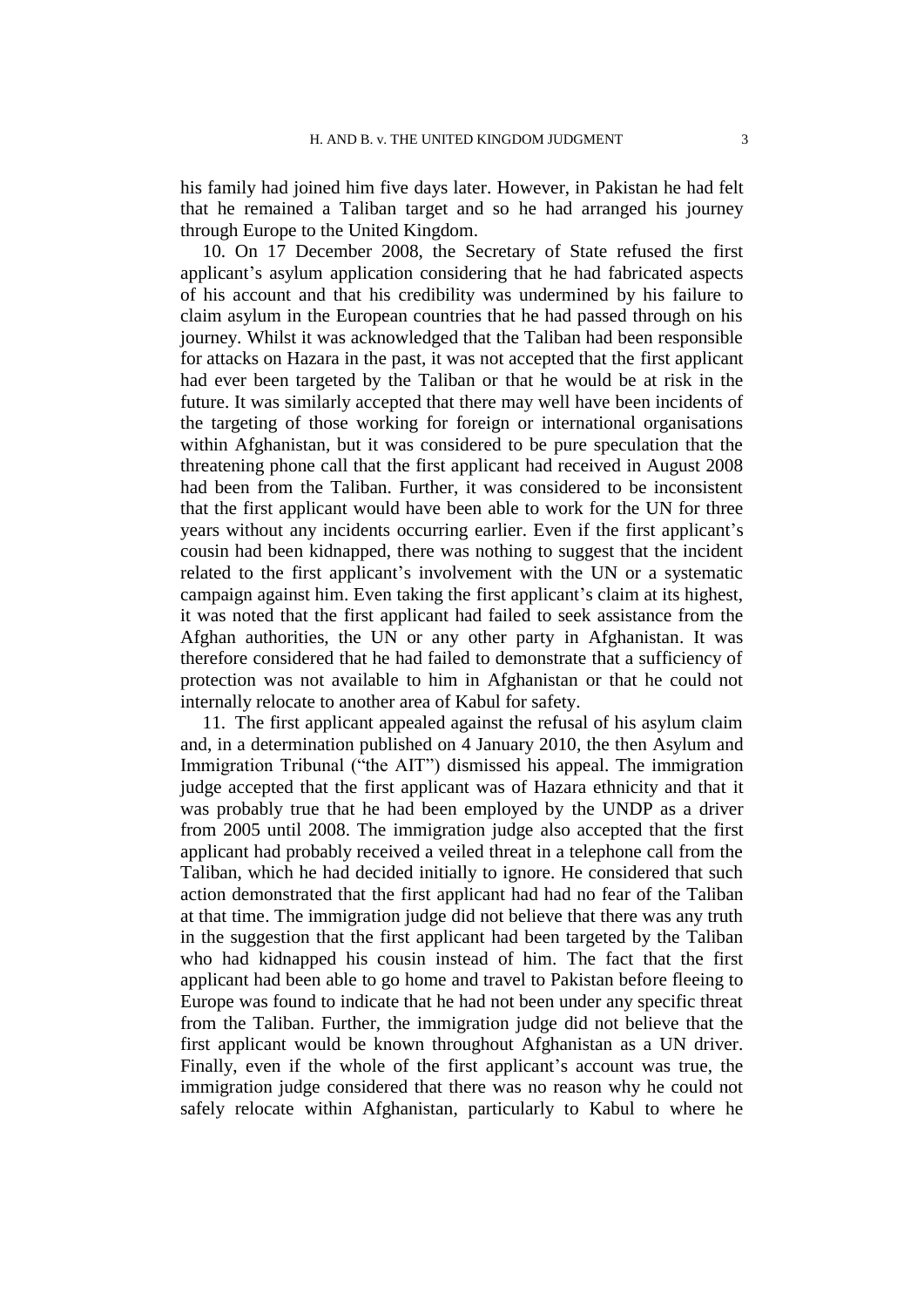would be removed in any event. In sum, the immigration judge did not accept that there were substantial grounds for believing that the first applicant would face a real risk of suffering serious harm if he were returned to Afghanistan.

12. The first applicant applied for reconsideration arguing that he would be at risk because of the level of violence in Afghanistan. On 26 January 2010, a Senior Immigration Judge refused his application for reconsideration noting that the first applicant had not sought to challenge any of the immigration judge's findings in his case but had instead sought to rely on Article 15 of the Qualification Directive (see paragraphs [36](#page-11-0)[-37](#page-11-1) below).

13. On 15 June 2010, the High Court refused a further application for reconsideration, noting the findings of the Country Guidance determination of *GS (Article 15(c): indiscriminate violence) Afghanistan CG* [2009] UKAIT 00044 (see paragraph [29](#page-9-0) below) and concluding that it would not be unduly harsh or unreasonable to expect a young man, like the first applicant, to return to Kabul.

### **B. The second applicant**

14. The second applicant left Afghanistan on 30 April 2011 and arrived in the United Kingdom on 2 June 2011.

15. He claimed asylum on 3 June 2011 on the basis of his fear of the Taliban due to his work as an interpreter for the United States armed forces and the International Security Assistance Force ("ISAF") from February 2009 until April 2011. He submitted letters in support from various commanding officers in the US forces which confirmed that he had worked with US forces in Kunar province in north-eastern Afghanistan. He claimed that he had received threats from the Taliban including a threat to behead him if he continued to work with foreigners. He also claimed that, in October 2010, he had been the interpreter involved in the search and rescue operation of an aid worker, which had ultimately led to the aid worker's death and the death of eight Taliban members. He claimed that he had located the aid worker using a scanner and that the Taliban were aware of the significance of his role in that operation which had heightened their adverse interest in him. The second applicant had eventually fled Afghanistan after seeing armed Taliban outside his house. The second applicant additionally claimed that he would not be able to relocate to Kabul for safety because he had relatives who lived there who were involved in the HII and who would seek to forcibly recruit him into their forces.

16. On 20 June 2011, the Secretary of State refused his asylum application. It was accepted that he had worked as an interpreter for US forces in Afghanistan. However, it was not accepted that the second applicant had been involved in the search for the aid worker given that the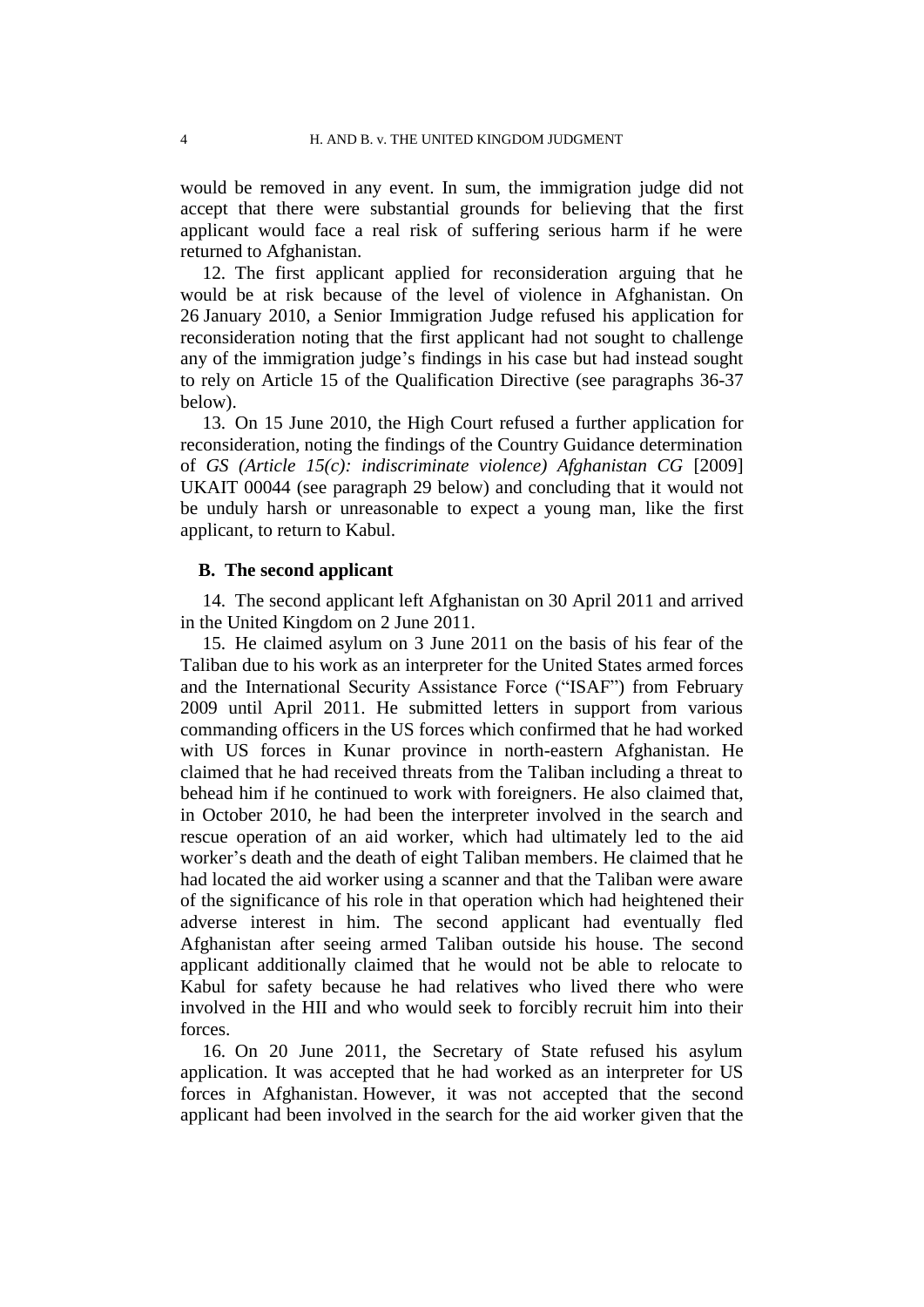information that he had given regarding the same contradicted the information which was available in the public domain. Additionally, it was not accepted that the second applicant had received threats as he had claimed from the Taliban given, *inter alia,* the discrepancies in his account over the dates of the same; and the fact that it was not plausible that the Taliban would have continued to threaten him rather than harm him, even after he had continued to work as an interpreter despite their earlier warnings. It was also considered that the fact that he had continued to work for US forces, despite the threats against him, was at odds with his claimed fear of the Taliban. Furthermore, it was not accepted that Taliban members had attended his home to kill him in April 2011 given that they had not fired at him and that he had been able to escape. The second applicant's credibility was also considered to be undermined by the fact that he had failed to claim asylum in France, despite having spent twenty-two days there on his way to the United Kingdom.

17. In sum, even taking the second applicant's claims at its highest, it was not accepted by the Secretary of State that his fear of the Taliban was well-founded because it was not accepted that he had had any real difficulties with them in the past. Furthermore, it was considered that he had failed to establish a sustained and systemic failure of state protection on the part of the Afghan authorities and he could therefore seek protection from the Afghan authorities against the Taliban. Finally, it was considered that he could internally relocate to Kabul for safety if necessary as a fit and healthy man of twenty-three years of age. In that regard, it had not been accepted that he was at any risk of being forcibly recruited by HII given that he was uncertain whether or not his relatives were even still alive and because such a fear was entirely speculative.

<span id="page-6-1"></span>18. The second applicant appealed against the refusal of his asylum claim and, in a decision of 30 June 2011, the First-tier Tribunal (Immigration and Asylum Chamber) ("the First-tier Tribunal") dismissed his appeal. The immigration judge accepted that the second applicant had worked as an interpreter for US forces in Kunar province, had probably used a scanner and had been given a weapon for his own protection given that he had been working in a volatile area.

<span id="page-6-0"></span>19. However, the immigration judge did not accept that the second applicant had been involved in the rescue operation of the aid worker and found that he had fabricated that part of his claim and spoken of a well known and well publicised incident to embellish a claim that he would be at enhanced risk upon return to Afghanistan. In that regard, the immigration judge considered, *inter alia,* that the second applicant would have known the aid worker's surname had he been so involved in the search operation; that there were inconsistencies between his account and the account set out in newspaper articles; and that the dates that he had given were inaccurate and inconsistent with when the rescue of the aid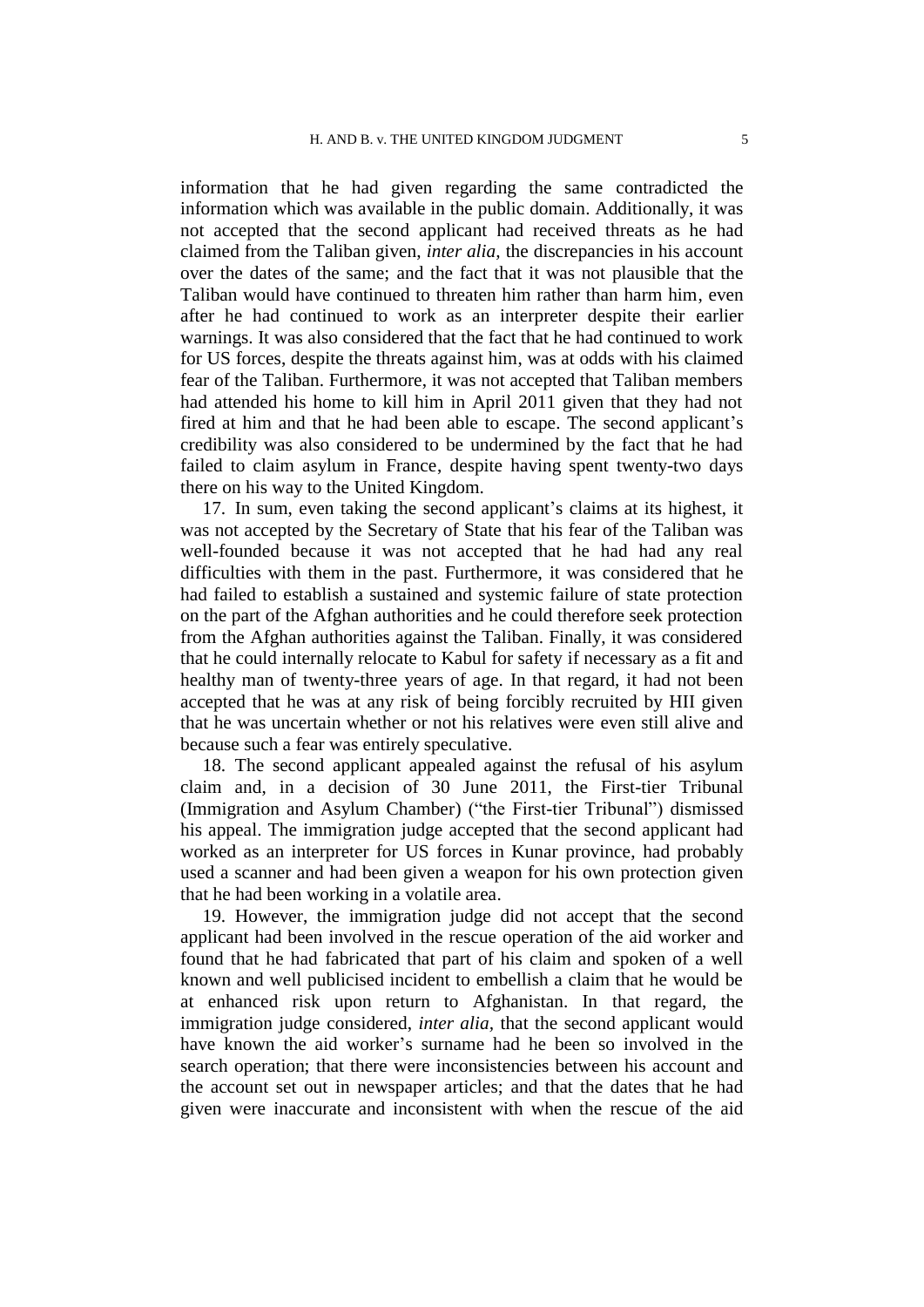worker had taken place. Furthermore, the immigration judge considered that, if the second applicant had had such a pivotal role in the operation, the US forces would have provided a more recent and specific letter of recommendation rather than the general and comparatively out of date letters that he had submitted at his appeal. Furthermore, the immigration judge did not accept that the second applicant would have been the only interpreter involved in such a rescue operation, given the sensitivity of the same, the number of personnel involved and the number of villages that had been searched. The immigration judge also found that the second applicant had not given a credible explanation as to how the Taliban would have been aware that he had been the interpreter who had identified the location of the aid worker and that he had been inconsistent about when he had allegedly received threats from the Taliban.

20. The immigration judge further entirely disbelieved that there would be any risk to the second applicant in Kabul from members of his family who would force him to join HII and considered that that issue had been an embellishment of his claim. In that regard, the immigration judge noted that the second applicant had not submitted any evidence regarding the same and that in his asylum interview he had stated that those relatives were missing and may even have died.

21. The immigration judge commented that during the course of the hearing he had found the second applicant to be an untruthful witness who had been anxious to give a rehearsed story.

<span id="page-7-0"></span>22. Additionally, the immigration judge considered the second applicant's claim with reference to the country guidance determination of *GS* (see paragraph [29](#page-9-0) below) and stated that he had considered with care whether the second applicant would fall within an enhanced risk category because of his work as an interpreter for the US forces but had concluded that that could not be considered to be the case given that many Afghan nationals would have worked for the US and international forces. The immigration judge further considered that, as a young man in good health who had been able to travel independently from Afghanistan, it was not likely to be unduly harsh or unreasonable to expect him to relocate to Kabul particularly given that he had married sisters apparently living safely there. Finally, the immigration judge considered that the second applicant's failure to claim asylum in France damaged his credibility.

23. On 6 July 2011, a Senior Immigration Judge refused an application for permission to appeal to the Upper Tribunal finding that, in a very careful and detailed determination, the immigration judge had given cogent and sustainable reasons, which had been fully open to her on the evidence, for concluding that the second applicant had not left Afghanistan because of persecution and that he could return there without facing a real risk of serious harm. The immigration judge had given ample justification for the adverse credibility findings she had made and had adequately explained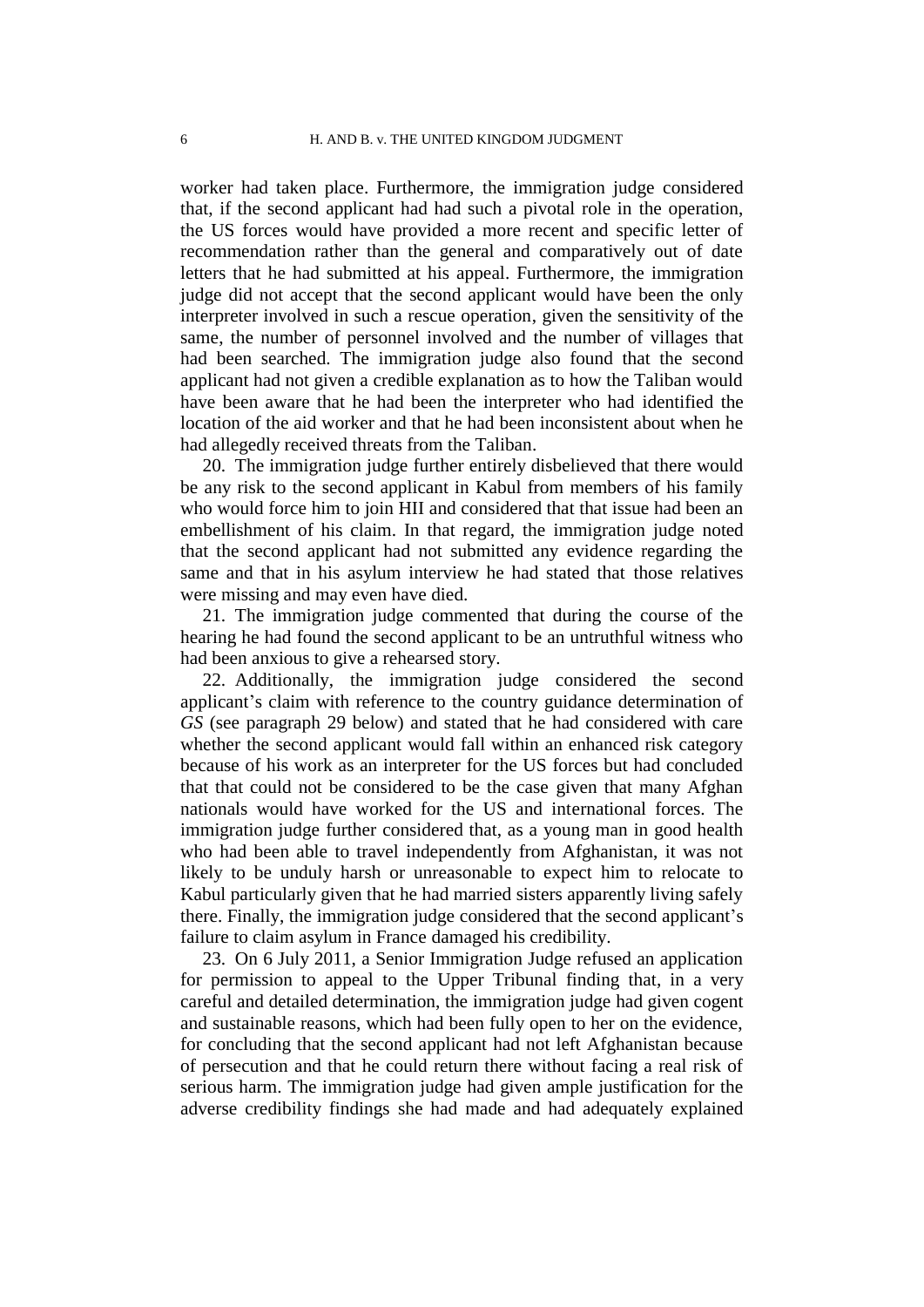why the second applicant would not be at risk in Kabul, to where he could viably relocate.

# II. RELEVANT DOMESTIC LAW AND PRACTICE

## **A. Primary legislation**

24. Sections 82(1) and 84 of the Nationality, Immigration and Asylum Act 2002 provide for a right of appeal against an immigration decision made by the Secretary of State for the Home Department, *inter alia,* on the grounds that the decision is incompatible with the Convention.

25. Appeals in asylum, immigration and nationality matters were until 14 February 2010 heard by the AIT. Section 103A of the Nationality, Immigration and Asylum Act 2002 provided that a party to an appeal could apply to the High Court, on the grounds that the AIT had made an error of law, for an order requiring the AIT to reconsider its decision on the appeal. The High Court could make such an order if it thought that the AIT may have made an error of law. All applications for reconsideration went through a "filter procedure", so that an application for reconsideration was first made to an authorised immigration judge of the AIT. If the immigration judge refused to make an order for reconsideration, the applicant was able to renew the application to the High Court, which would consider the application afresh.

26. Since 15 February 2010, appeals in asylum, immigration and nationality matters have been heard by the First-tier Tribunal. Section 11 of the Tribunals, Courts and Enforcement Act 2007 provides a right of appeal to the Upper Tribunal, with the permission of the First-tier Tribunal or the Upper Tribunal, on any point of law arising from a decision made by the First-tier Tribunal other than an excluded decision.

27. Section 2 of the Human Rights Act 1998 provides that, in determining any question that arises in connection with a Convention right, courts and tribunals must take into account any case-law from this Court so far as, in the opinion of the court or tribunal, it is relevant to the proceedings in which that question has arisen.

### **B. Country guidance determinations**

28. Country guidance determinations of both the former AIT and the Upper Tribunal are treated as an authoritative finding on the country guidance issue identified in the determination, based upon the evidence before the members of the AIT or Upper Tribunal that determined the appeal. Unless expressly superseded or replaced by a later country guidance determination, country guidance determinations are authoritative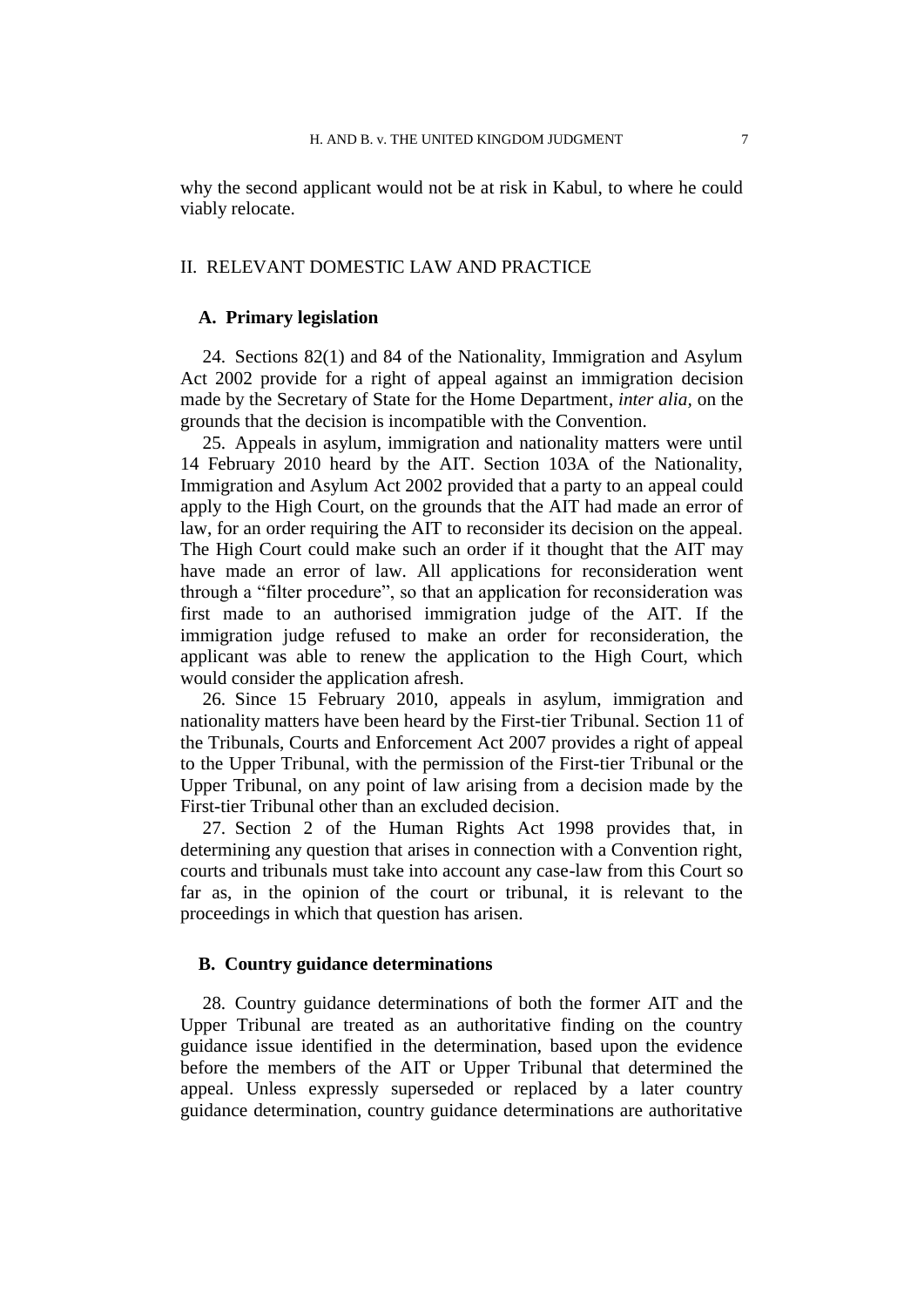in any subsequent appeals so far as that appeal relates to the country guidance issue in question and depends upon the same or similar evidence.

### *1. Consideration of the level of indiscriminate violence in Afghanistan*

<span id="page-9-0"></span>29. In the country guidance determination of *GS (Article 15 (c) : Indiscriminate violence) Afghanistan* CG [2009] UKAIT 00044, of 15 October 2009, the then AIT held that there was not in Afghanistan such a high level of indiscriminate violence that substantial grounds existed for believing that a civilian would, solely by being present there, face a real risk which threatens the civilian's life or person, such as to entitle that person to the grant of humanitarian protection, pursuant to Articles 2(e) and 15(c) of the Qualification Directive (see paragraphs [36-](#page-11-0)[37](#page-11-1) below).

30. In *HK and others (minors – indiscriminate violence – forced recruitment by Taliban – contact with family members) Afghanistan* CG [2010] UKUT 378 (IAC), the Upper Tribunal, in a determination dated 21 October 2010, concluded, *inter alia*, that the evidence as to the level of indiscriminate violence affecting civilians generally in Afghanistan which had become available since *GS* was not sufficient to show that the guidance given by the AIT in *GS* was no longer to be regarded as valid.

31. In *AA (unattended children) Afghanistan* CG [2012] UKUT 00016 (IAC), published on 1 February 2012, the Upper Tribunal found that there could be no doubt that the material before it revealed a deterioration in the security situation in Afghanistan since *HK and others*. However, the Upper Tribunal found that there was no evidence to suggest that there was any material difference to the risk to which the adult civilian population was subject in Afghanistan.

<span id="page-9-1"></span>32. In *AK (Article 15(c)) Afghanistan* CG [2012] UKUT 00163 (IAC), promulgated on 18 May 2012, the Upper Tribunal reconsidered the evidence as to the applicability of Article 15(c) of the Qualification Directive (see paragraphs [36-](#page-11-0)[37](#page-11-1) below) and the level of indiscriminate violence affecting ordinary civilians which had become available since *GS*. In its examination, the Upper Tribunal examined a large amount of country of origin information, including that set out below at paragraphs [41-](#page-12-0)[49](#page-14-0) and paragraphs [53-](#page-15-0)[58.](#page-17-0) With regard to Kabul, the Upper Tribunal found that:

"As regards Kabul, even confining attention to Kabul city, given the fact that this has a reported population of around 5 million and that Kabul province does not feature in any list of the most violent provinces, the argument for any engagement of the Article 15(c) threshold, if based primarily on civilian deaths, is even weaker: according to the 2011 UNAMA report, the number of civilian deaths in Kabul in 2011 was 71. We remind ourselves that the population of Kabul is around 5 million."

In relation to Afghanistan as a whole, the Upper Tribunal concluded as follows: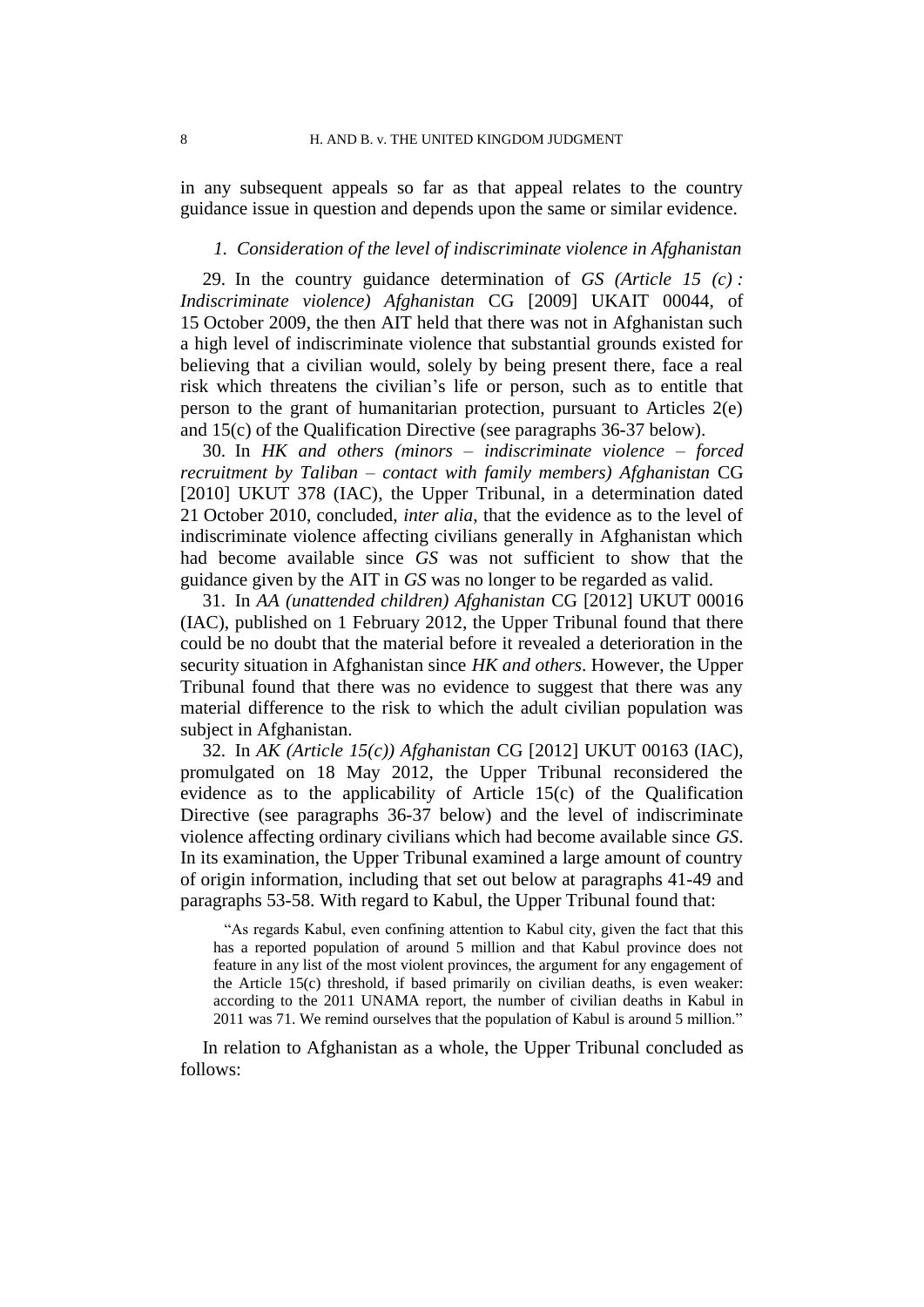(i) This decision replaces  $\overline{GS}$  (Article 15(c): indiscriminate violence) Afghanistan CG [2009] UKAIT 00044 as current country guidance on the applicability of Article 15(c) to the on-going armed conflict in Afghanistan. ...

(ii) Despite a rise in the number of civilian deaths and casualties and (particularly in the 2010-2011 period) an expansion of the geographical scope of the armed conflict in Afghanistan, the level of indiscriminate violence in that country taken as a whole is not at such a high level as to mean that, within the meaning of Article 15(c) of the Qualification Directive, a civilian, solely by being present in the country, faces a real risk which threatens his life or person.

(iii) Nor is the level of indiscriminate violence, even in the provinces worst affected by the violence (which may now be taken to include Ghazni but not to include Kabul), at such a level..."

#### *2. Internal relocation within Afghanistan*

<span id="page-10-0"></span>33. In the country guidance determination of *PM and Others (Kabul – Hizb-i-Islami) Afghanistan* CG [2007] UKAIT 00089, the then AIT held, in respect of the ability to internally relocate to Kabul, as follows:

"If the appellants show that they have a well founded fear in their home areas it is reasonable to expect them to live in Kabul. Kabul is a functioning city. It has a government and some security forces. We acknowledge that it is not the role of ISAF to protect individuals, but there is an Afghan army and a police force and security forces. Kabul is not an entirely lawless place. There are houses to rent, at a price; and despite a fairly high level of unemployment, there is work. The three appellants have spent a considerable time in the United Kingdom, they are all relatively educated and may well be in a good position to obtain work with the authorities or an NGO or similar. There is no satisfactory evidence that suggests that it would be unreasonable to expect them to live there, or that they would lead other than a relatively normal life. Insofar as Article 3 is concerned there is no satisfactory evidence that they would be subject to inhuman or degrading treatment or that they would be at real risk of a breach of any of their fundamental human rights in Kabul. It follows from all that we have said that in general returning failed asylum seekers, without more, are able to relocate to Kabul, if they cannot return safely to their home areas."

<span id="page-10-1"></span>34. In *RQ (Afghan National Army – Hizb-i-Islami – risk) Afghanistan* CG [2008] UKAIT 00013*,* the then AIT held that unless there were particular reasons, it would not be unduly harsh to expect an appellant with no individual risk factors to relocate to Kabul and assist in the rebuilding of his country.

<span id="page-10-2"></span>35. In *AK (Article 15(c)) Afghanistan*, see above at paragraph [32,](#page-9-1) the Upper Tribunal concluded in relation to internal relocation that:

"Whilst when assessing a claim in the context of Article 15(c) in which the respondent asserts that Kabul city would be a viable internal relocation alternative, it is necessary to take into account (both in assessing "safety" and "reasonableness") not only the level of violence in that city but also the difficulties experienced by that city's poor and also the many Internally Displaced Persons (IDPs) living there, these considerations will not in general make return to Kabul unsafe or unreasonable."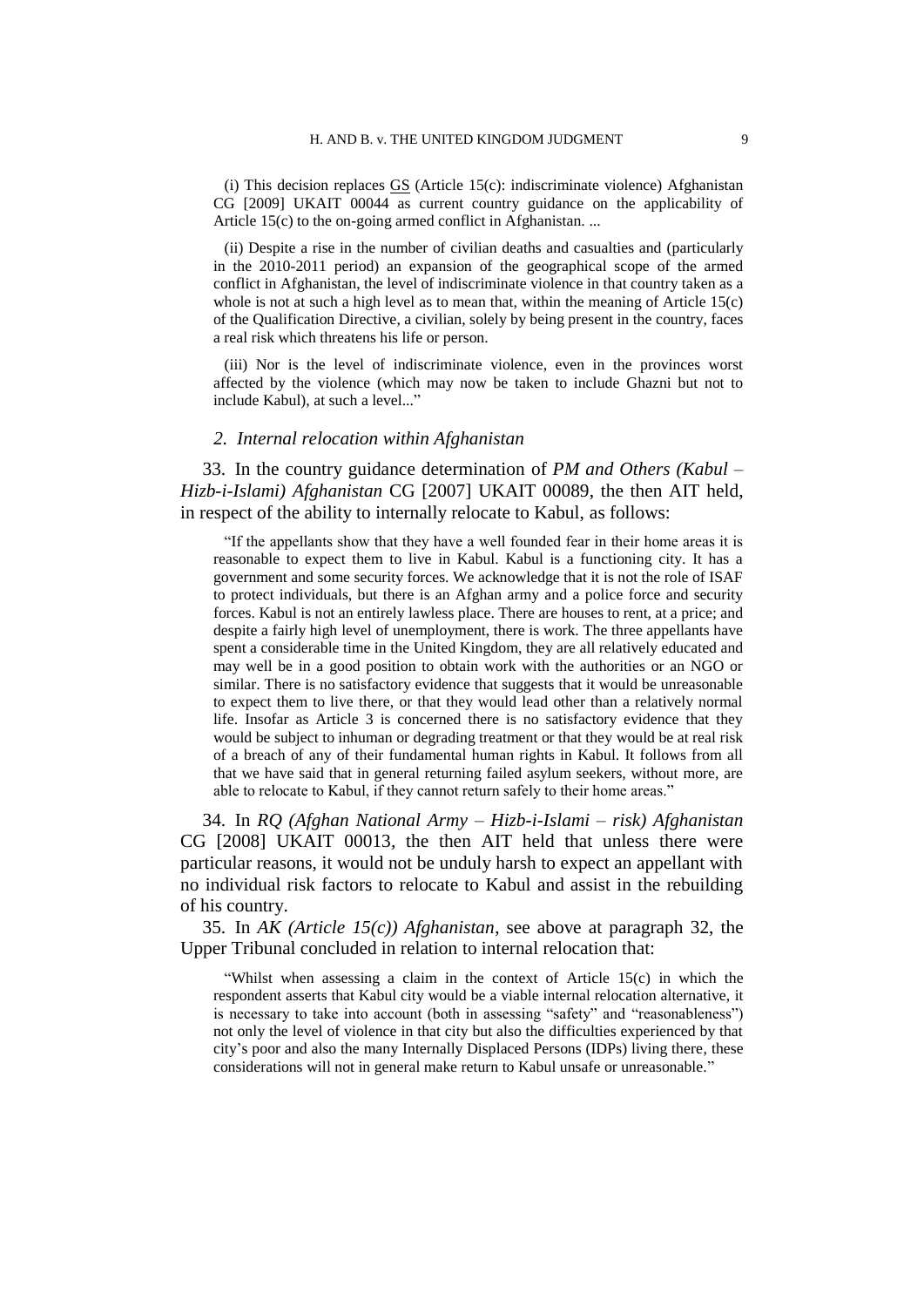### III. RELEVANT EUROPEAN UNION LAW

<span id="page-11-0"></span>36. In addition to regulating refugee status within the European Union legal order, the Council Directive 2004/83/EC of 29 April 2004 (on minimum standards for the qualification and status of third country nationals or stateless persons as refugees or as persons who otherwise need international protection and the content of the protection granted: "the Qualification Directive") makes provision for granting subsidiary protection status. Article 2(e) defines a person eligible for subsidiary protection status as someone who would face a real risk of suffering serious harm if returned to his or her country of origin and who is unable, or, owing to such risk, unwilling to avail himself of the protection of that country.

<span id="page-11-1"></span>37. "Serious harm" is defined in Article 15 as consisting of:

"a) death penalty or execution; or

b) torture or inhuman or degrading treatment or punishment of an applicant in the country of origin; or

c) serious and individual threat to a civilian's life or person by reason of indiscriminate violence in situations of international or internal armed conflict".

# IV. RELEVANT DECISIONS FROM OTHER JURISDICTIONS

<span id="page-11-2"></span>38. In decision *1002233* [2010] RRTA 588 of 19 July 2010, the Refugee Review Tribunal of Australia examined the asylum appeal of an Afghan national of Hazara ethnicity who had worked as a truck driver delivering goods for the Afghan Government and who claimed that he would be at risk from the Taliban if returned to Afghanistan.

<span id="page-11-3"></span>39. In light of the country information available at that time, including the United Nations High Commissioner for Refugees Eligibility Guidelines for Assessing the International Protection needs of Asylum-Seekers from Afghanistan dated July 2009 (see below at paragraph [40\)](#page-12-1), which indicated that the Taliban targeted people who worked for the Government and that outside of the appellant's home area of Jaghouri in Ghazni province, the Taliban were active, the Tribunal found that they could not discount the real possibility that the local Mullah with ties to the Taliban might seek to seriously harm the appellant. The Tribunal therefore concluded that the appellant had a well founded fear of persecution on his return to Afghanistan.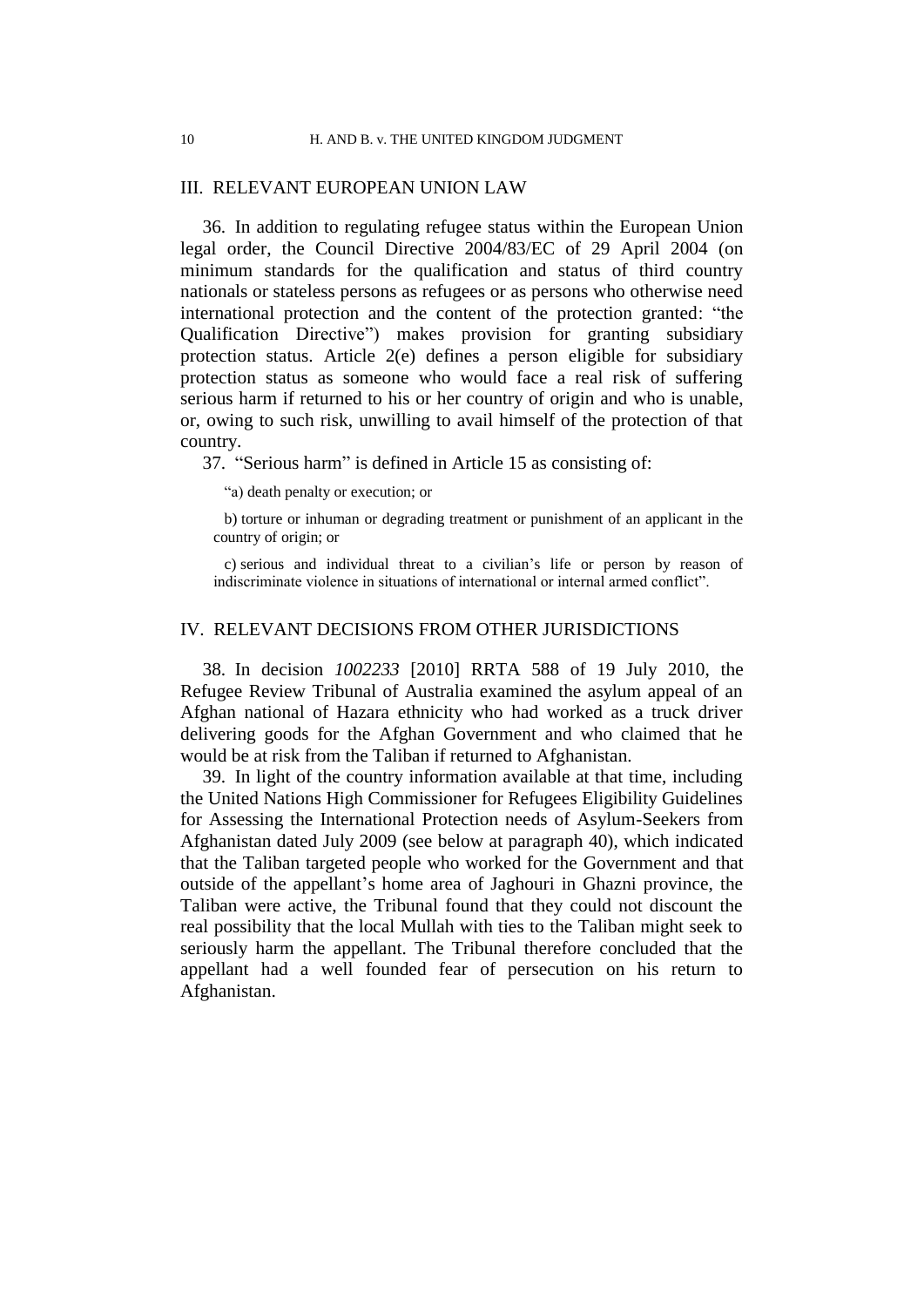## V. RELEVANT INFORMATION ABOUT AFGHANISTAN

### **A. United Nations High Commissioner for Refugees ("UNHCR")**

<span id="page-12-1"></span>40. In July 2009, UNHCR issued Eligibility Guidelines for Assessing the International Protection Needs of Asylum-Seekers from Afghanistan ("the July 2009 UNHCR Guidelines") and set out the categories of Afghans considered to be particularly at risk in Afghanistan in view of the security, political and human rights situation in the country at that time. The Guidelines stated that all indications pointed to a general threat to local and international humanitarian workers, without distinguishing between UN, NGOs and other humanitarian actors.

<span id="page-12-0"></span>41. On 17 December 2010, UNHCR issued the most recent Eligibility Guidelines for Assessing the International Protection needs of Asylum-Seekers from Afghanistan ("the December 2010 UNHCR Guidelines").

<span id="page-12-3"></span>42. The Introduction to those Guidelines observed:

"UNHCR considers that individuals with the profiles outlined below require a particularly careful examination of possible risks. These risk profiles, while not necessarily exhaustive, include (i) individuals associated with, or perceived as supportive of, the Afghan Government and the international community, including the ISAF; (ii) humanitarian workers and human rights activists; (iii) journalists and other media professionals; (iv) civilians suspected of supporting armed anti-Government groups; (v) members of minority religious groups and persons perceived as contravening Shari'a law; (vi) women with specific profiles; (vii) children with specific profiles; (viii) victims of trafficking; (ix) lesbian, gay, bisexual, transgender and intersex (LGBTI) individuals; (x) members of (minority) ethnic groups; and (xi) persons at risk of becoming victims of blood feuds."

<span id="page-12-2"></span>43. In relation to the risk to individuals perceived as supporting the Afghan Government or the international community, the Guidelines set out that:

"There is a systematic and sustained campaign by armed anti-Government groups to target civilians associated with, or perceived as supporting, the Afghan Government or the international community, particularly in areas where such groups are active.

Attacks by armed anti-Government groups, which have ranged from intimidation, assassinations, abductions and stand-off attacks, to the use of improvised explosive devises (IEDs) and suicide attacks, increasingly target civilians associated with or perceived as supportive of the Government and the international community/ISAF. Targeted civilians include Government officials and civil servants, Governmentaligned tribal leaders, Ulema Council (a national clerics' body) members, religious scholars, judges, doctors, teachers, and workers on reconstruction/development projects.

The majority of targeted attacks on civilians by armed anti-Government groups have occurred in those groups' strongholds. However the number of targeted assassinations and executions of civilians has also increased in other parts of the country previously considered more secure. In the south-eastern and central regions,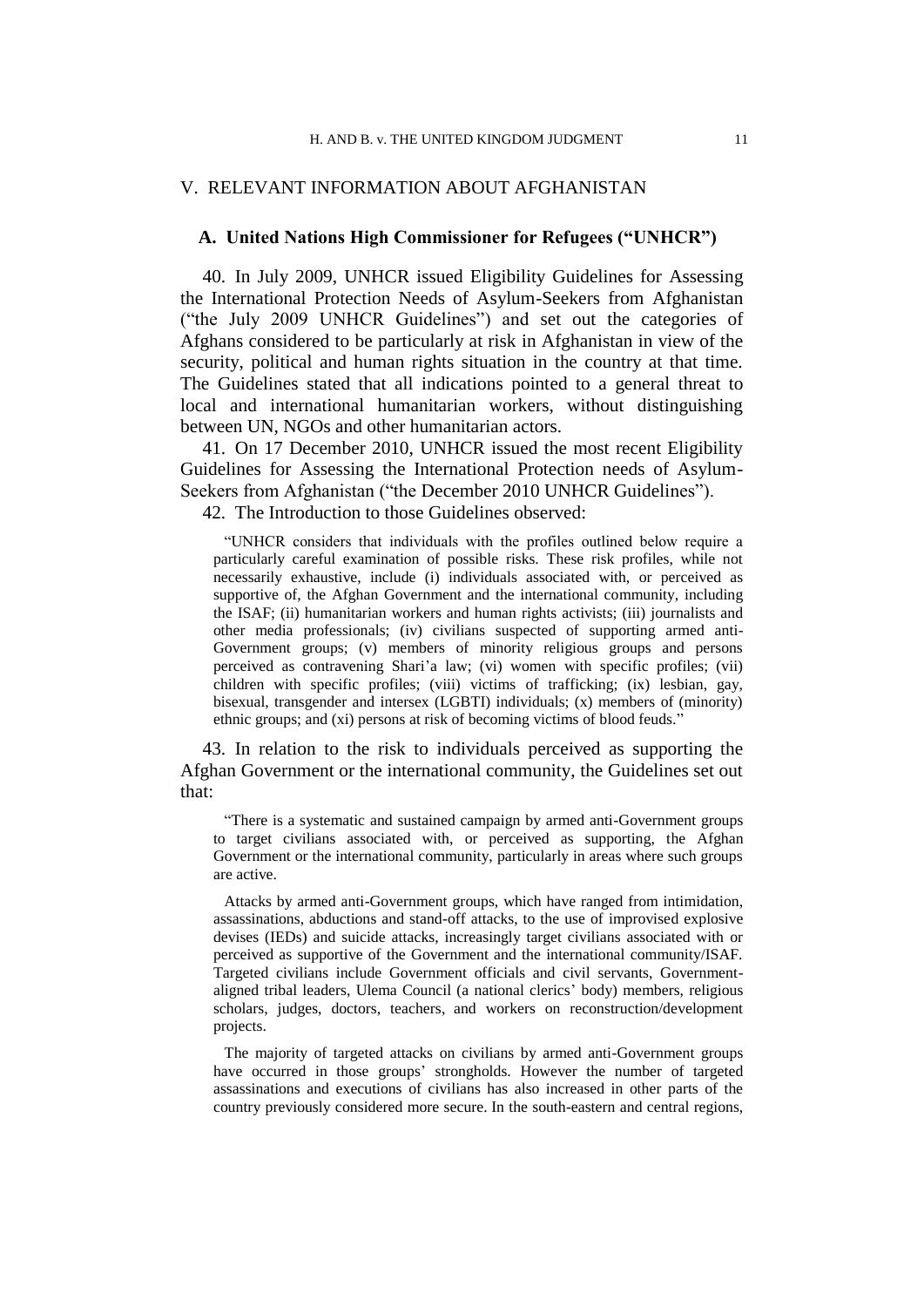the number of assassinations and executions allegedly committed by armed anti-Government groups in 2010 has increased in comparison to 2009. Such targeted attacks rose dramatically in parts of the southern region, particularly in Kandahar, where the Taliban have been conducting a systematic and targeted assassination campaign since the beginning of 2010. An average of 21 assassinations per week (compared to seven per week during the same period in 2009) was recorded from June to mid-September 2010, mostly in the southern and south-eastern regions.

UNHCR considers that persons associated with, or perceived as supportive of, the Government and the international community and forces, including Government officials, Government-aligned tribal and religious leaders, judges, teachers and workers on reconstruction/development projects, may, depending on the individual circumstances of the case, be at risk on account of their (imputed) political opinion, particularly in areas where armed anti-Government groups are operating or have control."

44. With regard to the particular risk to civilians perceived as supporting ISAF, the Guidelines stated that:

"A recently intercepted message from Mullah Omar, the spiritual leader of the Taliban movement, ordered Taliban members to capture and kill any Afghan who is supporting or working for Coalition forces or the Government of Afghanistan, as well as any Afghan women who are helping or providing information to Coalition forces. The message, which departs from his previous instructions to minimize civilian deaths, has fuelled fears of Taliban retaliation among ISAF civilian support personnel, such as Afghan interpreters.

The increased targeting of civilians is perceived as part of an effort by armed anti-Government groups to gain control over territories and populations. Local inhabitants are reportedly coerced into supporting anti-Government groups through threats or the use of force..."

### <span id="page-13-0"></span>45. In relation to internal relocation, the Guidelines stated that:

"In order for an IFA/IRA [internal flight alternative/internal relocation alternative] to be a relevant consideration in any given case, the area must be found to be accessible and without factors that could constitute a well-founded fear of being persecuted.

Given the wide geographic reach of some armed anti-Government groups, a viable internal relocation alternative may not be available to individuals at risk of being targeted by such groups. It is particularly important to note that the operational capacity of the Taliban (including the Haqqani network), the Hezb-e-Eslami (Gulbuddin) and other armed groups in the southern, south-eastern and eastern regions is not only evidenced by high-profile attacks, such as (complex) suicide bombings, but also through more permanent infiltration in some neighbourhoods and the regular distribution of threatening "night-letters".

Furthermore, some non-State agents of persecution, such as organized crime networks, local commanders of irregular or paramilitary outfits and militias, as well as the Taliban and the Hezb-e-Eslami (Gulbuddin), have links or are closely associated with influential actors in the local and central administration. As a result, they largely operate with impunity and their reach may extend beyond the area under their immediate (*de facto*) control.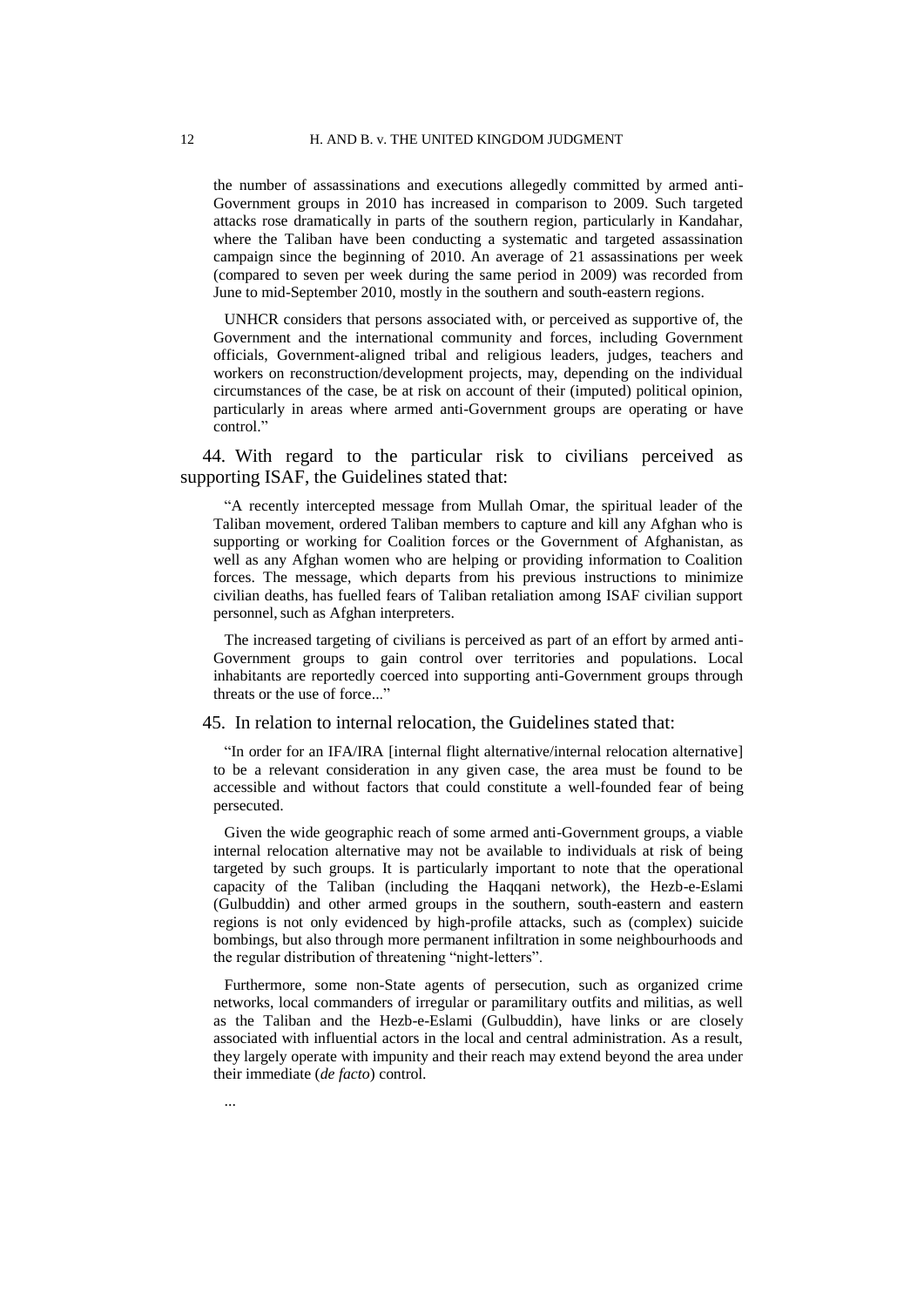UNHCR generally considers [internal relocation] as a reasonable alternative where protection is available from the individual's own extended family, community or tribe in the area of intended relocation. Single males and nuclear family units may, in certain circumstances, subsist without family and community support in urban and semi-urban areas with established infrastructure and under effective Government control. A case-by-case analysis will, nevertheless, be necessary given the breakdown in the traditional social fabric of the country caused by decades of war, massive refugee flows, and growing internal migration to urban areas."

### **B. Other United Nations Reports**

### *1. United Nations Assistance Mission in Afghanistan ("UNAMA")*

<span id="page-14-1"></span>46. The UNAMA Annual Report 2010 on Protection of Civilians in Armed Conflict ("the UNAMA 2010 Report") of March 2011 was prepared with the Afghanistan Independent Human Rights Commission ("AIHRC") and was compiled in pursuance of the AIHRC's mandate to, *inter alia*, monitor the situation of civilians in Afghanistan.

47. The executive summary stated that the human cost of the armed conflict in Afghanistan had grown again in 2010. Seventy-five percent of civilian deaths were attributed to anti-government elements. The overall rise in civilian deaths in 2010 was reported to be attributed to the increase use of IEDs ("improvised explosive devices"), targeted assassinations by anti-government elements and intensified military operations particularly in southern Afghanistan. Although the majority of fighting in 2010 had occurred in the southern and south-eastern regions, the insecurity and volatility of the conflict had continued to spread to the northern, eastern and western regions. All regions apart from the eastern region had experienced major increases in the number of civilians killed compared to 2009. Half of all civilian assassinations had occurred in southern Afghanistan.

<span id="page-14-2"></span>48. The most alarming trend in 2010 was considered to be the huge number of civilians assassinated by anti-government elements. Persons and relatives of persons perceived to be supportive of the Government of Afghanistan and/or international military forces, high-level provincial government officials, such as governors, district governors, *shura* and provincial council members and religious elders and ordinary civilians such as doctors, teachers, students and construction workers had reportedly been targeted and killed.

<span id="page-14-0"></span>49. That conclusion was reiterated in UNAMA's Annual Report 2011 on the Protection of Civilians in Armed Conflict ("the UNAMA 2011 Report") of February 2012 which reported that targeted killings of civilians by anti-government elements had persisted in 2011, exceeding the rate recorded in 2010. Provincial and district governors, local government officials and workers, provincial and peace council members and local community and tribal elders had been deliberately targeted.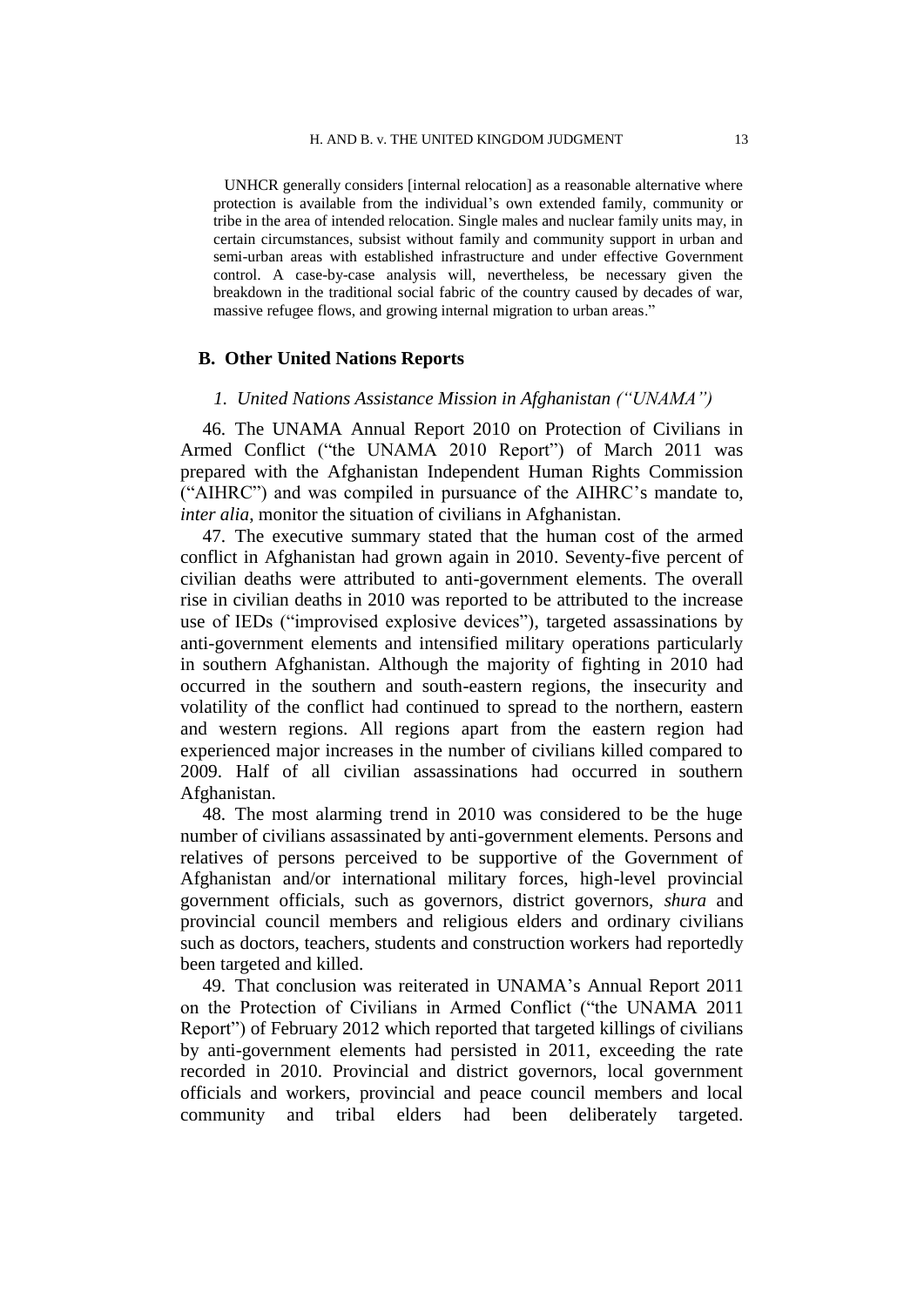Anti-government elements had also deliberately targeted and killed civilians who supported, or were perceived as supporting, the Afghan Government or international military forces.

# **C. Other reports on Afghanistan**

### *1. United States of America Department of State Report*

50. In its 2011 Country Report on Human Rights Practices, Afghanistan, published in May 2012 ("the USSD Report"), the State Department observed, in relation to unlawful or arbitrary deprivation of life, that the Taliban had committed a string of high-profile, targeted killings of regional police commanders, provincial police chiefs, and other officials and had also killed numerous civilians.

<span id="page-15-1"></span>51. With regard to the excessive use of force and other abuses in the conflict in Afghanistan, the State Department reported, *inter alia*, that the Taliban had continued to engage in indiscriminate use of force, attacking and killing villagers, foreigners, and NGO workers; and that insurgents had targeted national and government officials, foreigners, and local NGO employees.

## *2. United Kingdom Reports*

<span id="page-15-2"></span>52. The United Kingdom Border Agency's Operational Guidance Note on Afghanistan of June 2012 ("the OGN") stated that insurgents had continued to conduct a campaign of intimidation, through the targeted assassination of high ranking Government officials, members of the security forces and influential local political and religious leaders. The OGN concluded that the risk from anti-government groups and forced recruitment into the Taliban was highest in areas where armed anti-government groups were operating or had control.

# *3. Afghanistan: Human Rights and Security Situation, by Dr. Antonio Giustozzi, Landinfo, 9 September 2011 ("the Landinfo Report")*

<span id="page-15-0"></span>53. The Norwegian Country of Origin Information Centre, Landinfo, is an independent body within the Norwegian Immigration Authorities which was established on 1 January 2005. It is responsible for collecting, analysing and presenting objective and updated country of origin information to various actors within the immigration authorities in Norway.

54. The introduction to the Landinfo Report on Afghanistan states that the report aims at providing a concise picture of the human rights situation in the context of the ongoing conflict in Afghanistan. In conducting a short military-political assessment of the conflict, the report set out that the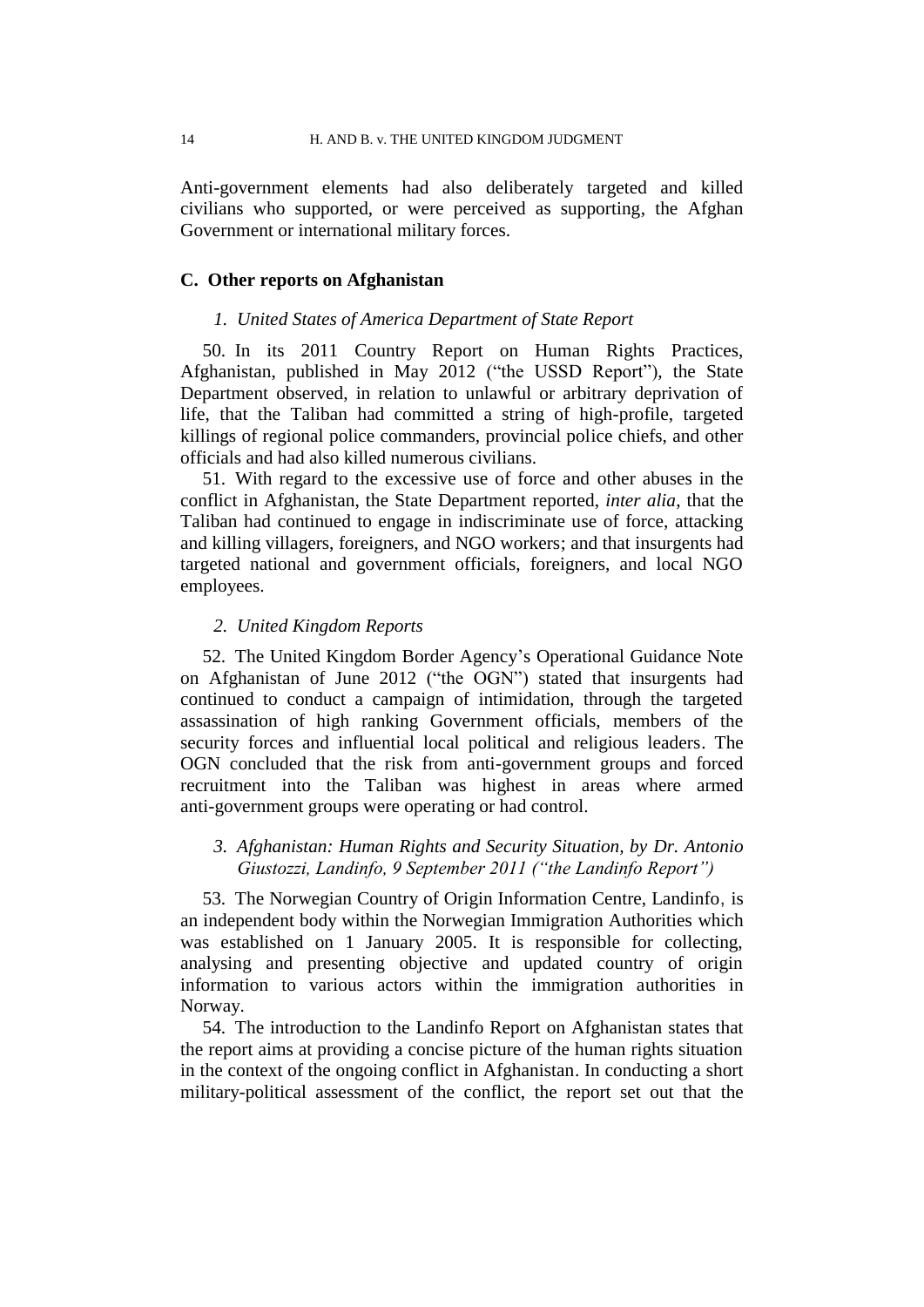Afghan conflict was continuing to expand geographically and to intensify in terms of violence.

<span id="page-16-0"></span>55. In considering the attitude of the parties of the conflict towards civilians, the report stated that:

"In comparative terms, the ongoing Afghan conflict has not been particularly bitterly targeted at civilians. Although civilian casualties have gradually increased year after year, they have done so less than proportionally with the increase in the number of violent incidents from 2008 onwards. This suggests that the parties in the conflict have been trying to restrain themselves and contain civilian casualties. In fact in the case of ISAF data provided by UNAMA shows a new decline in the number of civilians killed from 2009 onwards. In the case of the insurgents, they have killed more civilians, but not as many as they should have based on the increase in number of acts of violence. Similarly, episodes of targeting of civilians because of their association with one of the parties in the conflict have been rare. The main exception is represented by government officials, whom the insurgents have been proactively targeting and increasingly so.

...

The Taliban also forbid any kind of collaboration with the government and particularly with the foreign troops, including of an economic nature. Since contracting for ISAF or for western aid agencies is one of the main sources of employment in Afghanistan, the ban has a major impact on the ability of household to earn a livelihood. Unsurprisingly, most Afghans ignore it, at their risk and peril. Executions of contractors do occur. Usually the Taliban follow a procedure, which includes warning the collaborationists that they are going to be punished if they persist."

<span id="page-16-1"></span>56. It was then reported that the Afghan government, supported by ISAF, still had a hold over most Afghan cities with the exception of Kandahar.

<span id="page-16-2"></span>57. In relation to areas controlled by the insurgents, the report observed an outflow of civilians escaping from them as follows:

"This is not a massive flow; most internally displaced people seem to have fled large scale military operations. However, there are thousands of individuals and families who have clashed with the Taliban, mostly for having been suspected of collaborating with the government. There are also government officials fleeing from their job towards Kabul or the cities in general. The Taliban has increasingly developed an ability to strike at will almost anywhere; harassment and targeting of "collaborators" now occurs even in the cities, even if on a small scale in Kabul and in the north and west. Those who fled and have given up their jobs, as well as their family members, do not appear to have been actively targeted in the cities. The Taliban potentially has the resources and skills to track down people, particularly if these are not in hiding but have to work; extensive infiltration of the police also helps the Taliban's information gathering efforts. However, these escapees who no longer collaborate for the government are a low priority target to the Taliban, whose assets in the cities are limited and usually devoted to high profile targets, ranking from serving government officials upwards. In Kabul, for example, colonels of the police and army have been targeted, as well as commanding officers of the security services. In the provinces, particularly in the south, government officials of any rank, even low ones, have been targeted. The Taliban do not seem to systematically transfer information about targeted individuals from one area to the other; they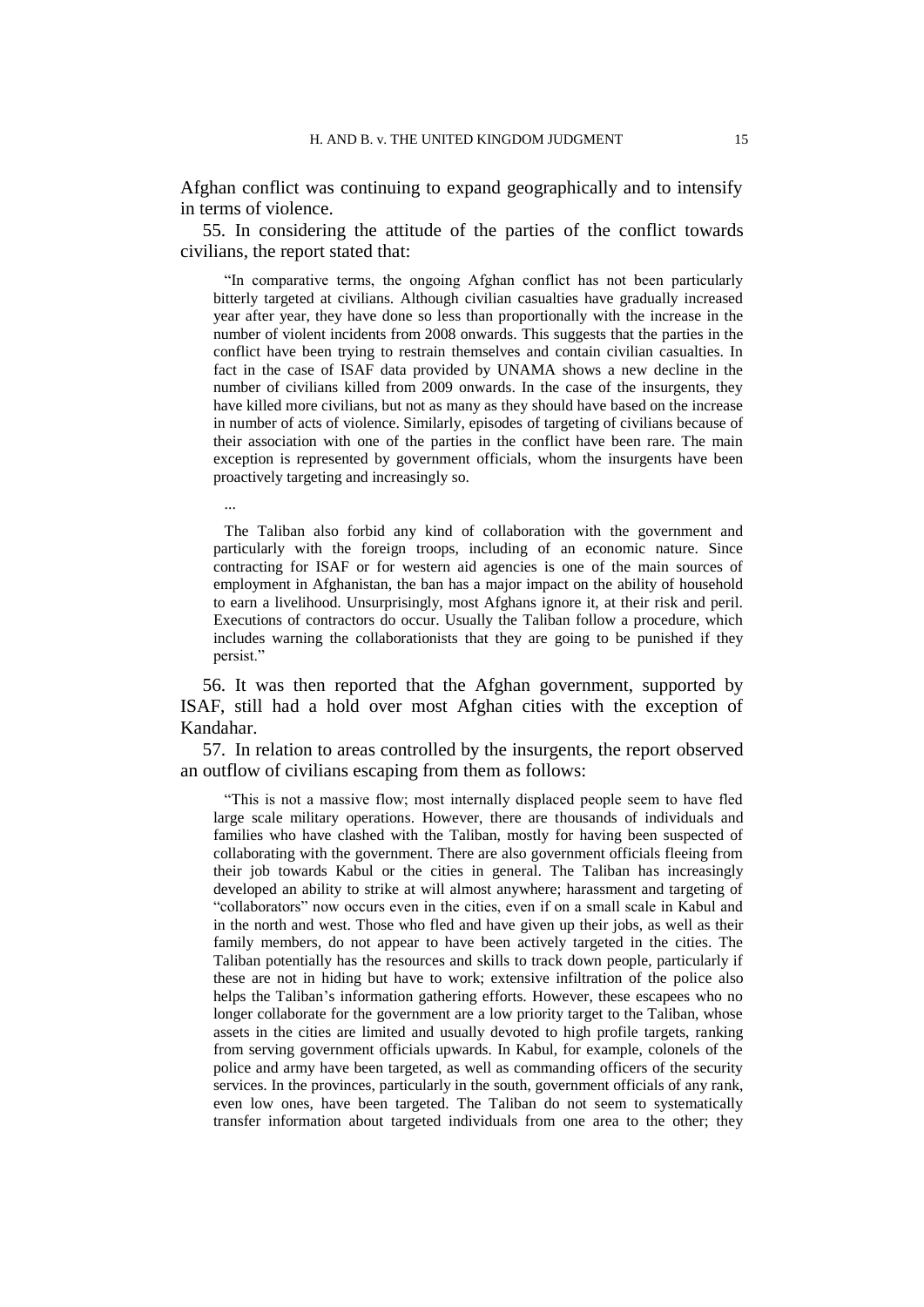maintain no databases. What typically happens is that the Taliban operating in a specific area will request information from other Taliban about a suspect individual, whenever needed. The flow of information therefore depends on the intensity of Taliban operations: the greater the presence, the greater the request of information. Often individuals apprehended by the Taliban as suspect spies are asked to provide references in order to verify their identity and activities. The risk to the escapees from Taliban controlled areas seems to derive mainly from chance contact with the Taliban, who may consider them an opportunity target. Usually the poorest and the Pashtun-populated areas of the big cities are the places where most Taliban infiltration of the cities occurs; in Kabul these are Bagrami suburb, south-eastern Kabul, southern Kabul and parts of western Kabul. In central Kabul, the Taliban are known to have developed a network of informers, among else buying shops in strategic locations and staffing them with members and sympathisers, the purpose being to observe embassies and government buildings. Such effort is clearly geared towards high value targets and collaborators."

<span id="page-17-0"></span>58. In conclusion, the report set out the main factors affecting the security and human rights of Afghan civilians and stated as follows:

"The Taliban have been consistently expanding their information gathering operations; some parts of the country, in particular the south but also the south-east, the east and the provinces south and west of Kabul (Wardak, Logar) are thoroughly covered and there is little that the Taliban do not know, not least because they have extensively infiltrated the police and the state administration. In other parts of the country, like most of Kabul, most of the west and most of the north, the Taliban's presence on the grounds is more modest and their ability to collect information more limited. More importantly, the Taliban's ability to auction off the information collected is more limited in these areas, where they have to rely on a few hit teams in order to carry out their strategy of targeted killing. As a result, while the Taliban target even low level collaborators in the areas where they are present in force, they limit themselves to high profile targets elsewhere. Killings of low profile collaborators of the government is not being reported in these areas. We can expect the policy of targeted intimidation and killing to continue expanding, but the rate of expansion will depend on the ability of the Taliban to establish a strong presence in ever newer areas. There are already some areas of the regions less affected by the insurgency, where the Taliban are able to extensively target collaborators: a few suburbs of Kabul, Pashtun-populated areas of the north, etc."

# **D. Media reports regarding Wardak province and attacks on Afghan interpreters**

<span id="page-17-1"></span>59. Various media reports submitted by the first applicant indicated that a number of US troops and Afghan security officers working with them had been killed in Wardak province in 2011.

<span id="page-17-2"></span>60. Various media reports submitted by the applicants indicated that between 2006 and 2011, at least twenty-two Afghan interpreters working for US forces, the international community or the UN had been killed in different parts of Afghanistan.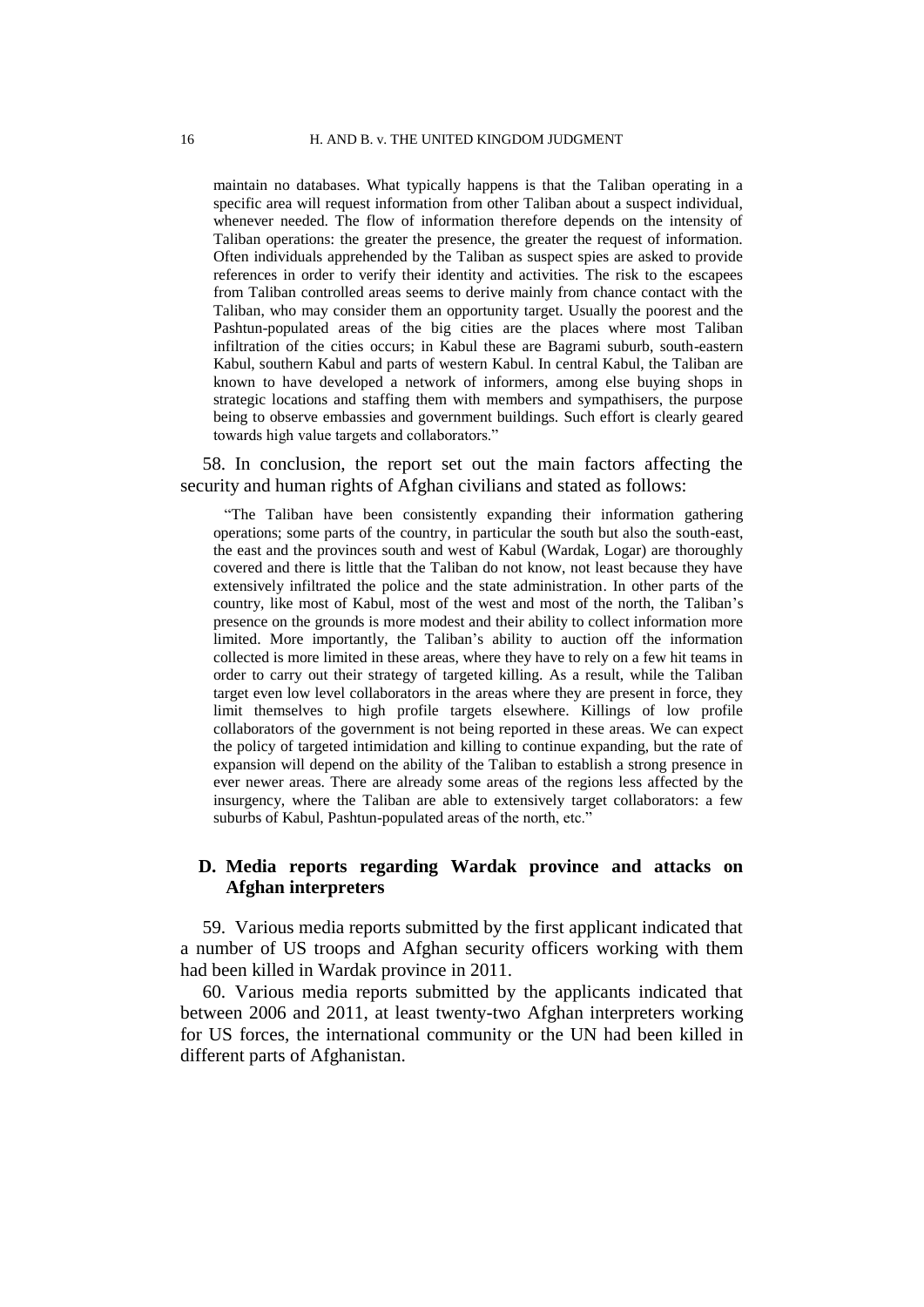# THE LAW

### I. JOINDER OF THE APPLICATIONS

61. Given their similar factual and legal background, the Court decides that the two applications should be joined pursuant to Rule 42 § 1 of the Rules of Court.

# II. ALLEGED VIOLATION OF ARTICLES 2 AND 3 OF THE **CONVENTION**

62. The applicants complained that their removal to Afghanistan would expose them to a real risk of being subjected to treatment in breach of Article 3 of the Convention and/or a violation of Article 2 of the Convention. Articles 2 and 3 provide, so far as relevant, as follows:

### "**Article 2**

1. Everyone's right to life shall be protected by law. No one shall be deprived of his life intentionally save in the execution of a sentence of a court following his conviction of a crime for which this penalty is provided by law.

...

#### **Article 3**

"No one shall be subjected to torture or to inhuman or degrading treatment or punishment."

63. The Government contested that argument.

### **A. Admissibility**

64. The Court finds that it is more appropriate to deal with the second applicant's complaint under Article 2 in the context of its examination of his related complaint under Article 3 and will proceed on this basis (*NA. v. the United Kingdom*, no. 25904/07, § 95, 17 July 2008). It notes that the complaints of the two applicants under Article 3 are not manifestly ill-founded within the meaning of Article 35 § 3 (a) of the Convention. It further notes that these complaints are not inadmissible on any other grounds. They must therefore be declared admissible.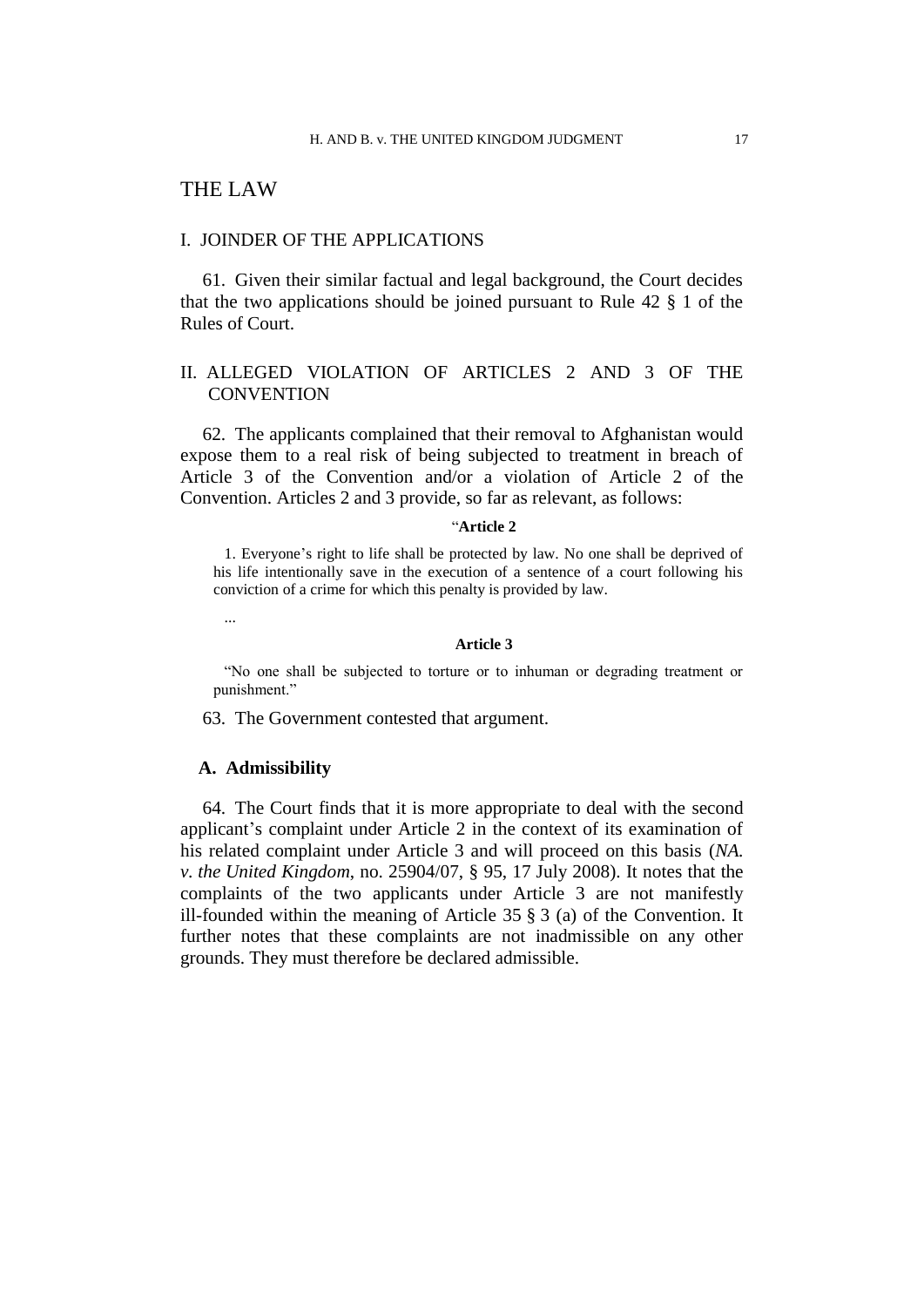### **B. Merits**

### *1. The parties' submissions*

### **a. The applicants**

## *i. The first applicant*

65. The first applicant contended that his expulsion to Afghanistan would expose him to a real risk of ill-treatment due to his past work for the UN. He raised the following points to support his claim.

<span id="page-19-0"></span>66. First, the first applicant did not accept the AIT's findings that he would not be known throughout Afghanistan as a driver for the UN.

<span id="page-19-1"></span>67. Second, he argued that his home area should be considered to be Wardak province, where he had been born, which was an area that had remained unsafe. Relying on the Landinfo report (see above at paragraphs [53](#page-15-0)[-58\)](#page-17-0) and various news reports (see paragraph [59](#page-17-1) above), he contended that he would be at risk in Wardak province because, *inter alia,* the Taliban had a large presence there and even targeted low level collaborators there.

68. The first applicant furthermore submitted that he would be at risk of treatment contrary to Article 3 of the Convention even in Kabul. In that regard, he relied on the December 2010 UNHCR Guidelines (see paragraph [43](#page-12-2) above) and on the Landinfo Report (see paragraph [58](#page-17-0) above) which indicated that there was an increased targeting of those associated with the Government and international forces even in areas previously considered to be more secure and where the Afghan Government was in theoretical control.

69. Additionally, the first applicant argued that, in any event, it would be unduly harsh for him to internally relocate to Kabul or elsewhere in Afghanistan because of his poor mental health. He relied on a letter dated 28 March 2011 from his general practitioner (GP) which stated that he was being treated for depression and had reported symptoms of sleep disturbance, loss of appetite, anhedonia (the inability to experience pleasure) and low mood. His GP noted that the first applicant reported no suicidal planning, but he was concerned that there was a possibility of self harm and he had therefore referred the first applicant for a mental health assessment. The applicant also submitted his GP's medical records which had later entries in April, May, June 2011 indicating that the first applicant was feeling better, was not suicidal, had been discharged from the supervision of the mental health social work team and had attended one counselling appointment but had not wished to arrange any further appointments.

70. He further relied on the similarities between his case and the case of an Afghan national who had been granted asylum in Australia as a result of a decision of the Australian Refugee Review Tribunal (paragraphs [38](#page-11-2)[-39](#page-11-3)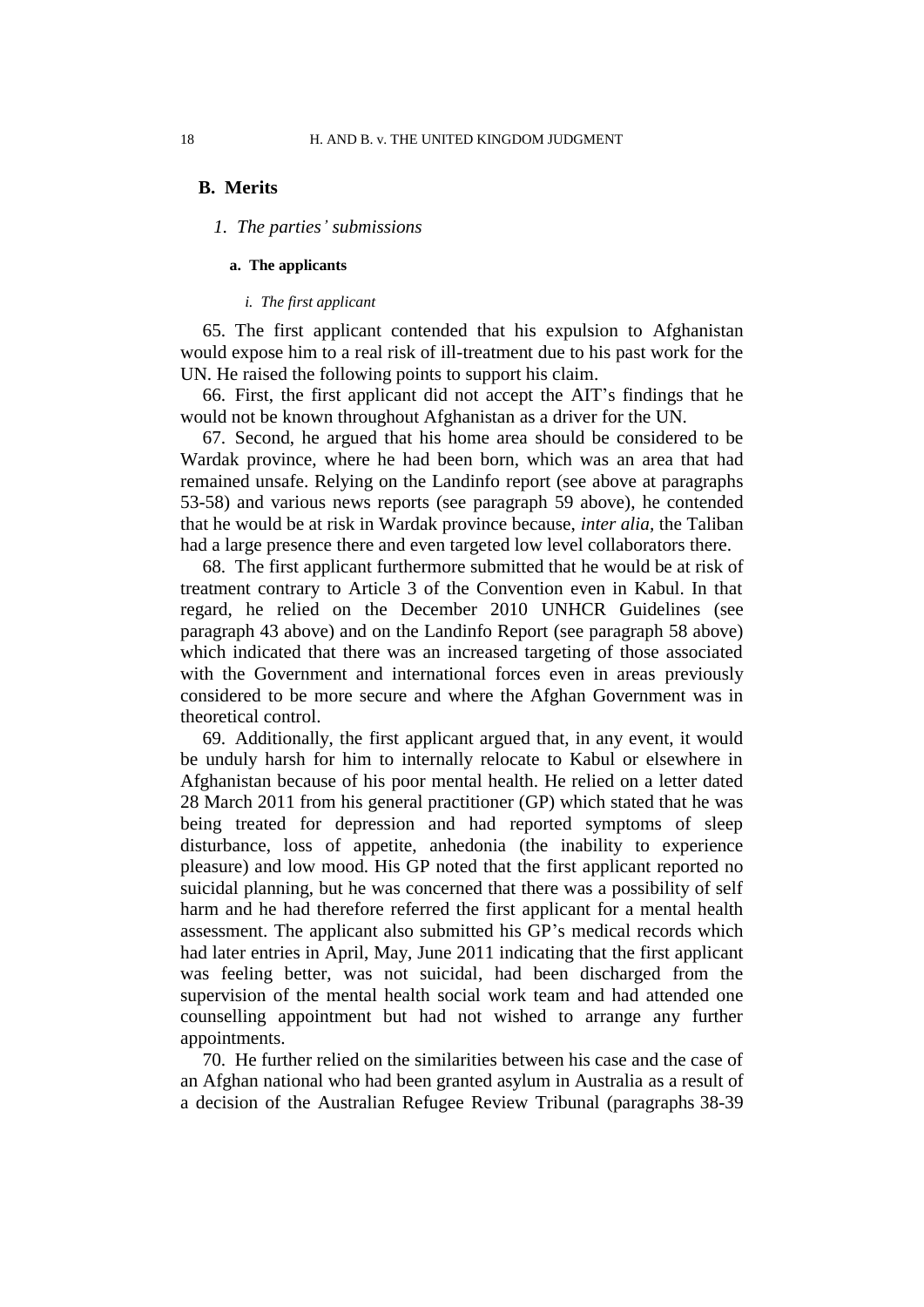above). Both cases concerned Hazara drivers who had been targeted in Afghanistan because of their connections to either the Afghan Government or the international community.

<span id="page-20-0"></span>71. Finally, the first applicant submitted a report dated 2 December 2011 by Dr Antonio Giustozzi (the author of the Landinfo report see paragraphs [53](#page-15-0)[-58](#page-17-0) above). That report stated, *inter alia,* that the first applicant could be relatively easily tracked down in Afghanistan because everybody would be aware of his father's past and he would be easily recognised. The report concluded that the main risk to the first applicant would come from the authorities and fellow Hazaras, who would not forgive his involvement with the Taliban if they became aware of it.

### *ii. The second applicant*

72. The second applicant contended that his expulsion to Afghanistan would put his life at risk due to his particular profile as a person who had worked as an interpreter for the US forces.

<span id="page-20-1"></span>73. He claimed that he would be at risk not only from the Taliban but also from the Afghan Government. In support of his claim, he submitted a translated "notice" from Afghanistan which stated that his life would not be secure in any province and that he would be arrested. That notice consisted of two documents dated 6 August 2011 and 2 November 2011 respectively from the "Eastern Zone of the Taliban Front" which notified the second applicant that he had to stop working as a translator for the occupying forces or he would be sentenced to capital punishment.

<span id="page-20-2"></span>74. The second applicant also relied on various news articles (see paragraph [60](#page-17-2) above) to illustrate that those who worked as interpreters for US forces were being targeted by the Taliban. He relied generally on the December 2010 UNHCR Guidelines (see paragraphs [41](#page-12-0)[-45](#page-13-0) above) to support his claim.

75. In response to the Government's arguments that he could relocate safely to Kabul (see paragraph [88](#page-23-0) below), he maintained that the security situation in Kabul was tenuous and that the police would be unable to protect him from any risk of targeting from the Taliban. Furthermore, he argued that he would end up destitute in Kabul without relatives, social connections, property or land there. He claimed that he had spent his formative years in the United Kingdom and therefore had no connections to Afghan culture.

#### **b. The Government**

76. The Government did not accept that there were substantial grounds for believing that the applicants would be at real risk of treatment contrary to Articles 2 and/or 3.

77. They argued that the December 2010 UNHCR Guidelines did not reveal substantial grounds for believing that either a person, like the first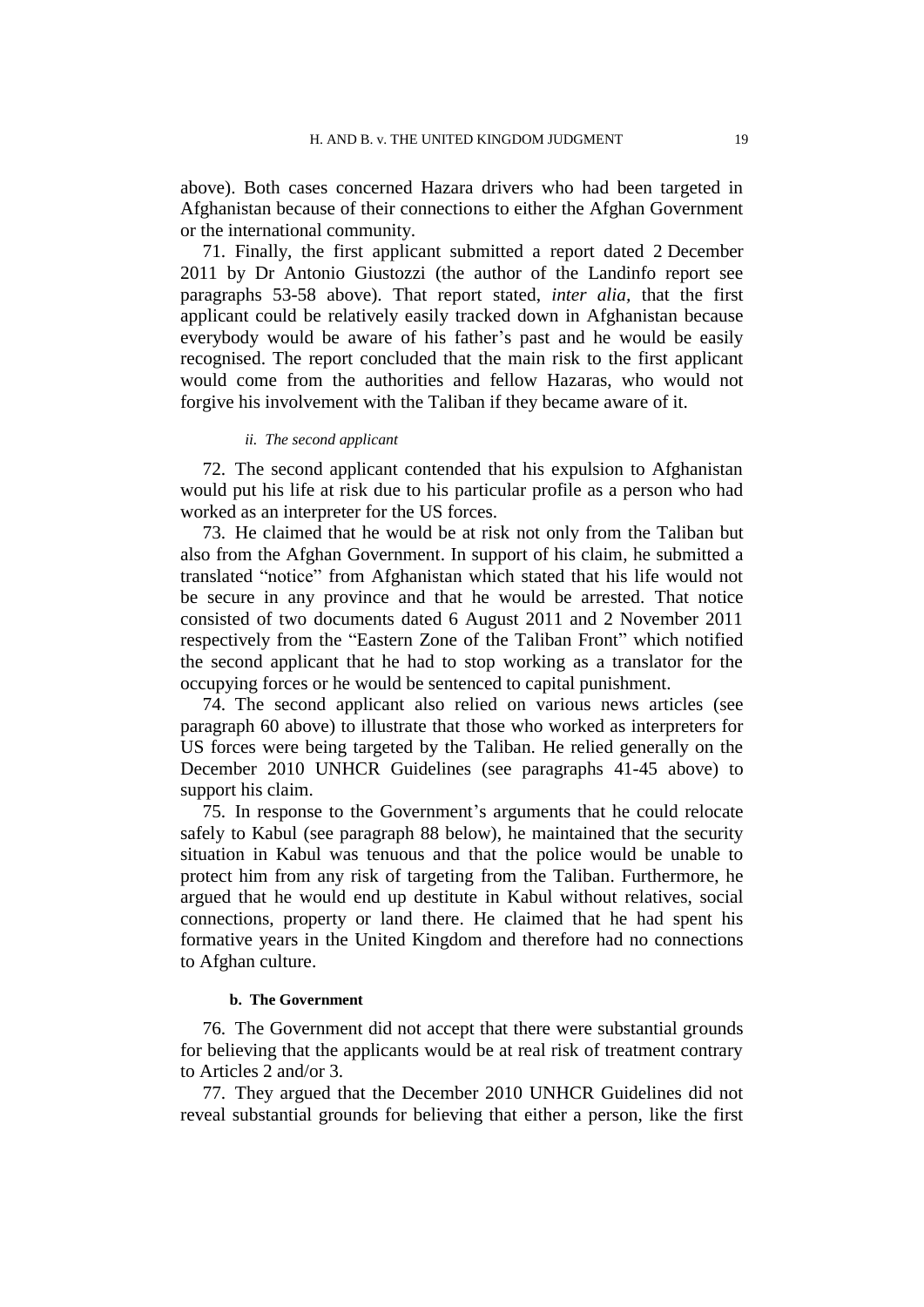applicant, who had worked for the UN three years earlier or a person, like the second applicant, who had worked as an interpreter for US forces in the past would be at real risk on return to Afghanistan.

78. The Government submitted that there was no evidence reported in the December 2010 UNHCR Guidelines (see paragraphs [41](#page-12-0)[-45](#page-13-0) above) or in the UNAMA 2010 Report (see above at paragraphs [46](#page-14-1)[-48\)](#page-14-2) to indicate that past associations with the UN or the international coalition were viewed by armed anti-Government groups as a reason to target civilians, least of all in Kabul. They emphasised that there were no cases cited within those reports of civilians being targeted because of their previous employment as opposed to any current role that they might have. The Government therefore submitted that the December 2010 UNHCR Guidelines were accordingly measured (see paragraph [43](#page-12-2) above) and that a person who may be taken to be associated with the Government and the international community and forces would not automatically be at risk. Rather, the Government argued that the existence of such a risk would depend on the individual circumstances of the case; and whether or not he would be living in an area where armed anti-Government groups were operating or had control.

79. The Government, relying on the country guideline determination of *GS* (set out above at paragraph [29](#page-9-0) above), also observed that the position in Afghanistan could not be described as one of the most extreme cases of general violence where there was a real risk of ill-treatment simply by virtue of an individual being exposed to such violence upon return.

80. The Government therefore argued, relying on the individual comments in respect of the applicants set out below, that whether considering the above matters separately or cumulatively, the applicants had failed to demonstrate that there were substantial grounds for believing that there was a real risk that they would be ill-treated contrary to Articles 2 or 3 of the Convention on their return to Afghanistan.

### *i. Individual comments on the first applicant*

81. The Government observed that although the first applicant had claimed in his submissions to the Court that he would be known throughout Afghanistan (see paragraph [66](#page-19-0) above), he had failed to submit any information to justify a different conclusion to that taken by the AIT (see paragraph [11](#page-4-0) above).

82. Additionally, although the AIT had accepted that the first applicant had received a veiled threat by telephone in 2008 that had been at the time that he had actually been working for the UN. Given that the first applicant had done what those making the threat had asked and had immediately left Afghanistan, the Government argued that there was no reason to believe that, after a period of over five years, he would still be at risk upon return to Afghanistan.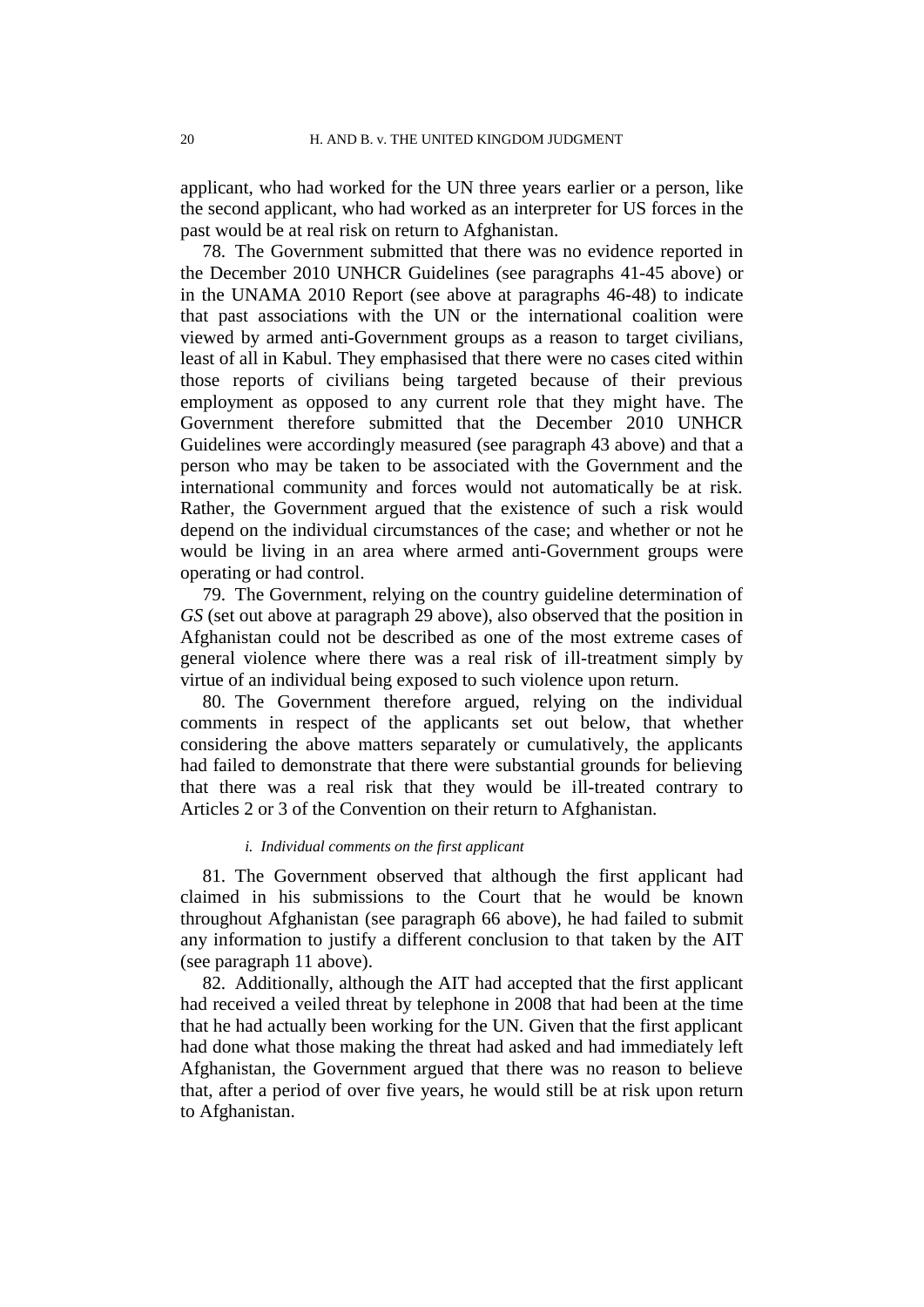83. The Government also refuted the first applicant's claim (see paragraph [67](#page-19-1) above) that his home area in Afghanistan should be considered to be Wardak province and argued that the reality was that his home must be taken to have been Kabul itself. He had left Wardak province while still an infant and had lived in Kabul until his departure from Afghanistan in 2008 (except when he had been living in Pakistan between 1996 and 2001). The Government therefore did not believe that the possibility of internal relocation to Kabul was in reality raised by the application given that Kabul was the first applicant's home area.

84. The Government further argued that the Australian Refugee Review Tribunal's decision in another case (see paragraphs [38](#page-11-2)[-39](#page-11-3) above) did not assist the first applicant because that decision was based on earlier 2009 UNHCR Eligibility Guidelines (see paragraph [40](#page-12-1) above). These had been superseded by the later UNHCR Guidelines 2010 (see paragraphs [41](#page-12-0)[–45](#page-13-0) above), which had been more categorical in their terms and had not advised that the individual circumstances of each case be considered.

85. The Government pointed out that the first applicant would be returned to Kabul and would not therefore be in an area where armed anti-Government groups had control. The Government argued that the extent to which such groups were operating in Kabul was highly limited and that the Landinfo Report (see paragraphs [53–](#page-15-0)[58](#page-17-0) above) undermined the first applicant's claim to be at individual risk in Kabul by reason of any former association with the UN. They pointed to the fact that the Landinfo report stated, *inter alia,* that "episodes of targeting of civilians because of their association with one of the parties in the conflict have been rare" (paragraph [55](#page-16-0) above); that the Afghan government still had a hold over most Afghan cities, with the exception of Kandahar (paragraph [56](#page-16-1) above); and concluded that, in most of Kabul, the Taliban's presence on the ground was modest, that they limited themselves to "high profile targets" and that "killings of low profile collaborators of the government was not being reported in these areas" (paragraph [57](#page-16-2) above).

<span id="page-22-0"></span>86. The Government argued that the report submitted by the first applicant to the Court (paragraph [71](#page-20-0) above) did not assist his case because although it purported to provide an individualised risk assessment in respect of the first applicant's return to Afghanistan, it was not based on the facts of the first applicant's own case. It did not refer to the first applicant's history as a driver for the UN and, instead, proceeded on the basis that the risk to the first applicant stemmed from his father's past and his involvement with the Taliban. Those risk factors bore no relation to the account which the first applicant had given to the AIT and to the Court.

### *ii. Individual comments on the second applicant*

87. Whilst the Government acknowledged that the second applicant had worked as an interpreter for the US forces in Kunar province, they argued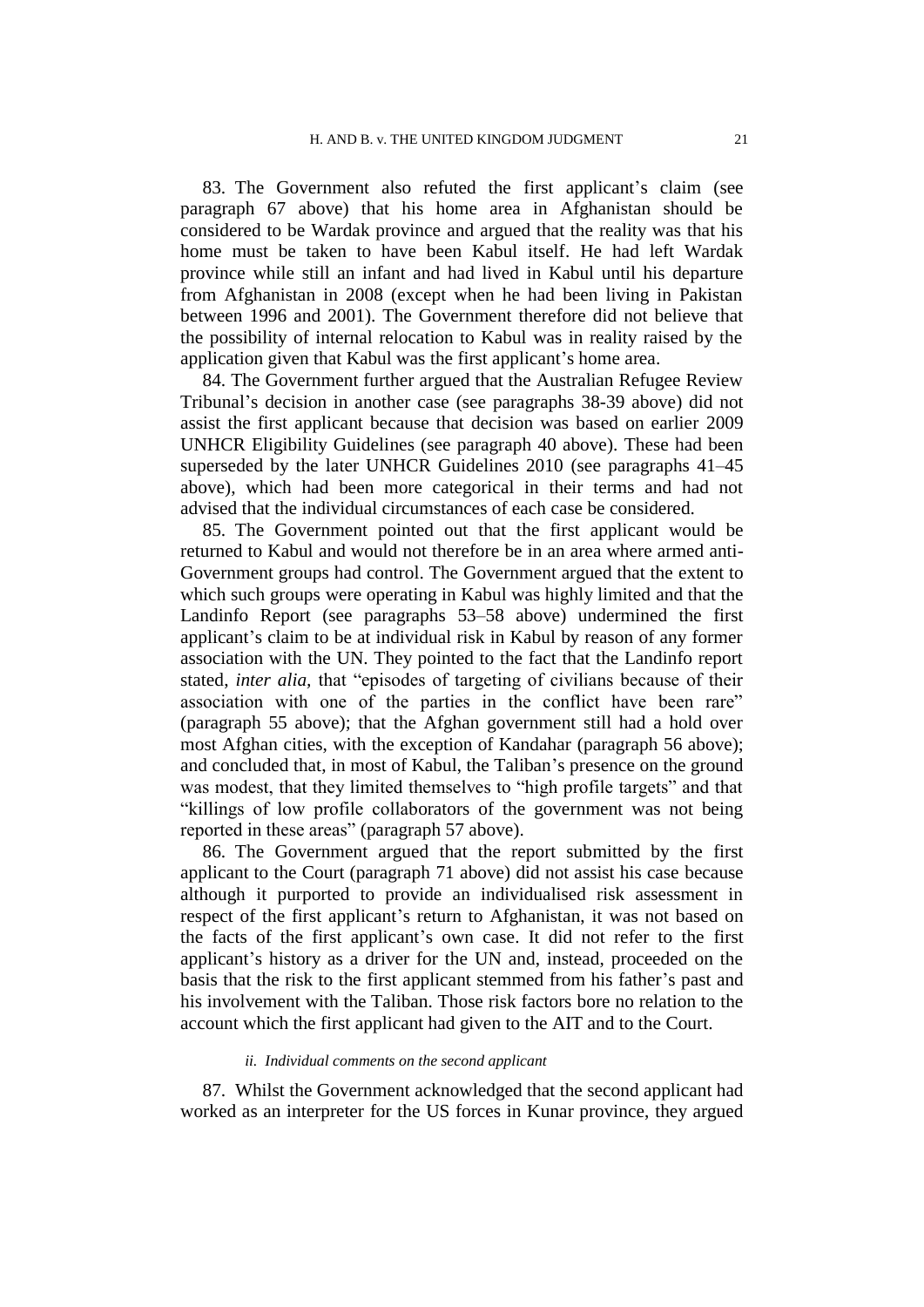that there was no evidence that all persons who had in the past worked as Afghan interpreters would be at risk on return. Furthermore, they argued that there was no reason to suggest that the second applicant would be recognised and pursued by the Taliban elsewhere in Afghanistan either in Kabul or in his home area of Jalalabad. In that regard, the Government noted that his claim to be widely recognised (due to his involvement in the operation to rescue the aid worker) had been based exclusively on a part of his claim which had been found by the immigration judge to have been entirely fabricated (see paragraph [19](#page-6-0) above). Given that the second applicant had failed to identify anything in his application to the Court which should lead it to depart from the reasoned conclusions of the immigration judge as to the second applicant's credibility, the Government argued that it could be only be concluded that there was no risk that the second applicant would be individually identified in Kabul or his home area as having worked previously as an interpreter.

<span id="page-23-0"></span>88. The Government noted that the second applicant was twenty-five years of age, in good health and that he had the advantages of having family in both his home area and in Kabul as well as being able to speak English. They noted that the AIT had consistently found in its country guidance cases that it would not be unduly harsh to expect a young man to relocate to Kabul (see for example, *PM* and *RQ*, cited at paragraphs [33](#page-10-0) and [34](#page-10-1) above) and that there was no support for the contention that such relocation would in itself expose an individual to a real risk of suffering treatment contrary to Article 3 simply by reason of the living conditions and employment prospects there. Additionally, they argued that the second applicant would not need to be arriving in Kabul without any resources of his own because the United Kingdom Government provided a comprehensive package of reintegration assistance to help enforced returnees to Afghanistan to achieve sustainable return.

89. In response to the "notice" from Afghanistan that the second applicant had submitted during the course of proceedings before the Court (see paragraph [73](#page-20-1) above), the Government pointed out that the second applicant had failed to provide any explanation as to the provenance of those letters, in what circumstances they had been received and how they had originally come to be sent to or from Pakistan to the second applicant in the United Kingdom. Furthermore, the letters were dated 6 August 2011 and 2 November 2011 and the Government argued that there was no credible reason why they should have been sent to the second applicant so long after he had already ceased to be an interpreter in Afghanistan.

90. In response to the second applicant's claims that the background evidence illustrated that American interpreters were still being targeted by the Taliban in Afghanistan (see paragraph [74](#page-20-2) above), the Government argued that all of the evidence that he had submitted related entirely to those who were still working as interpreters (and in large part who were on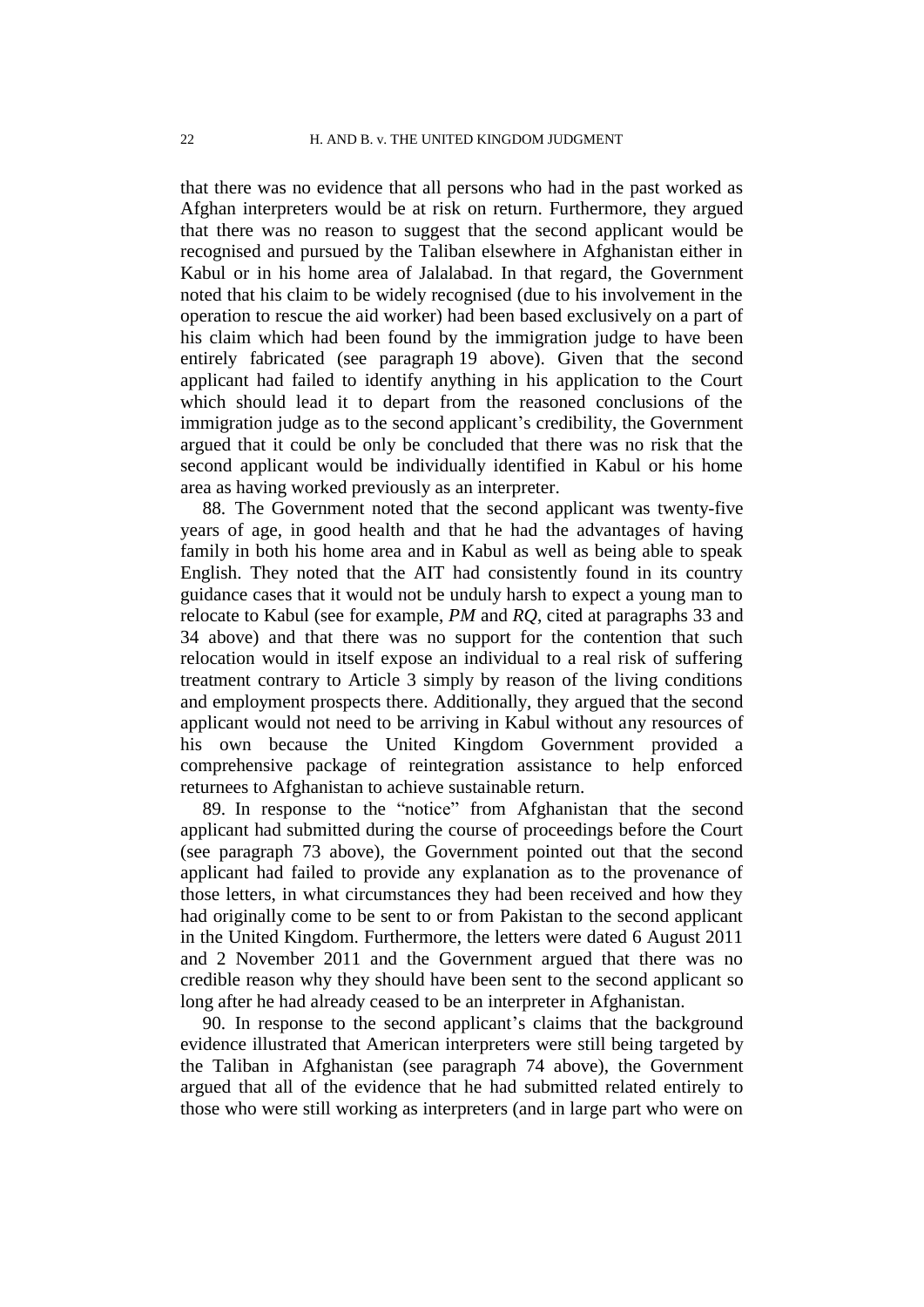active service at the time of the attacks). The Government argued that they did not disclose a real risk to a person who had long since ceased to work as an interpreter.

## *2. The Court's assessment*

### **a. General principles**

91. The general principles applicable to expulsion cases were summarised in *NA. v. the United Kingdom*, no. 25904/07, §§ 108-117, 17 July 2008 and recently applied in *Sufi and Elmi v. the United Kingdom*, nos. 8319/07 and 11449/07, §§ 212-219 and § 266, 28 June 2011.

Those relevant to the current applications are as follows:

Expulsion by a Contracting State may give rise to an issue under Article 3, and hence engage the responsibility of that State under the Convention, where substantial grounds have been shown for believing that the person concerned, if deported, faces a real risk of being subjected to treatment contrary to Article 3.

The assessment whether there are substantial grounds for believing that the applicant faces such a real risk requires that the Court assess the conditions in the receiving country against the standards of Article 3 of the Convention.

The assessment of the existence of a real risk must necessarily be a rigorous one. It is in principle for the applicant to adduce evidence capable of proving that there are substantial grounds for believing that, if the measure complained of were to be implemented, he would be exposed to a real risk of being subjected to treatment contrary to Article 3.

If an applicant has not yet been extradited or deported when the Court examines the case, the relevant time will be that of the proceedings before the Court. A full and *ex nunc* assessment is called for as the situation in a country of destination may change over the course of time. Even though the historical position is of interest insofar as it may shed light on the current situation and its likely evolution, it is the present conditions which are decisive and it is therefore necessary to take into account information that has come to light since the final decision taken by the domestic authorities.

Owing to the absolute character of the right guaranteed, Article 3 of the Convention may also apply where the danger emanates from persons or groups of persons who are not public officials. However, it must be shown that the risk is real and that the authorities of the receiving State are not able to obviate the risk by providing appropriate protection.

In order to determine whether there is a real risk of ill-treatment, the Court must examine the foreseeable consequences of sending the applicant to the country of destination, bearing in mind the general situation there and their personal circumstances.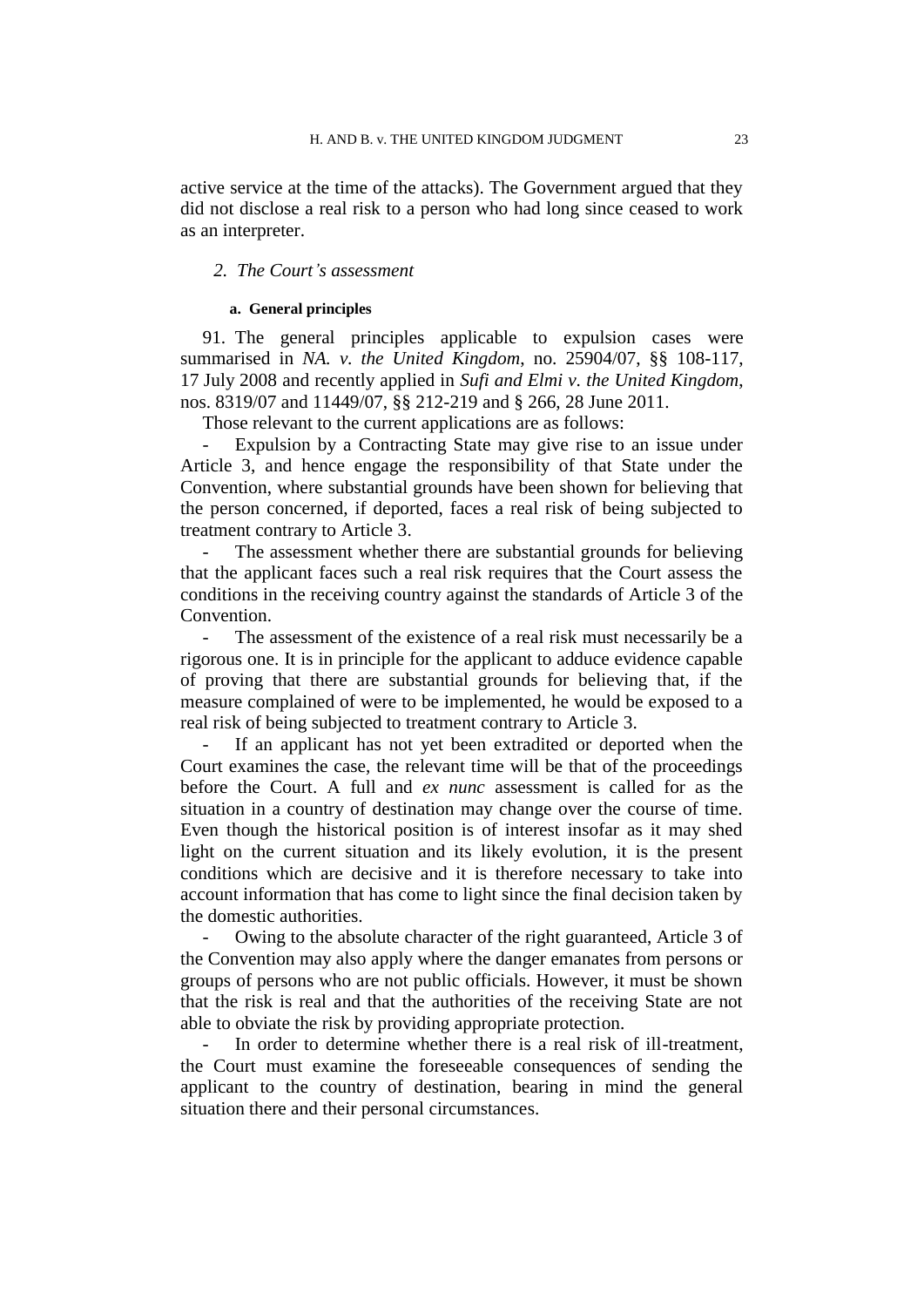The Court has never excluded the possibility that a general situation of violence in a country of destination will be of a sufficient level of intensity as to entail that any removal to it would necessarily breach Article 3 of the Convention. Nevertheless, the Court would adopt such an approach only in the most extreme cases of general violence, where there was a real risk of ill-treatment simply by virtue of an individual being exposed to such violence on return.

Article 3 does not, as such, preclude Contracting States from placing reliance on the existence of an internal flight alternative in their assessment of an individual's claim that a return to his country of origin would expose him to a real risk of being subjected to treatment proscribed by that provision. However, as a precondition of relying on an internal flight alternative, certain guarantees have to be in place: the person to be expelled must be able to travel to the area concerned, gain admittance and settle there, failing which an issue under Article 3 may arise, the more so if in the absence of such guarantees there is a possibility of his ending up in a part of the country of origin where he may be subjected to ill-treatment.

### **b. Application of the general principles to the facts of the individual cases**

<span id="page-25-0"></span>92. In considering whether the applicants have established that they would be at real risk of ill-treatment in Afghanistan, the Court observes, as a preliminary matter, that they have not claimed that the levels of violence in Afghanistan are such that any removal there would necessarily breach Article 3 of the Convention. The Court further observes that the issue of the levels of violence in Afghanistan has been thoroughly examined by the Asylum and Immigration Tribunal and the Upper Tribunal in a series of country guidance cases (see paragraphs [29](#page-9-0)[–32](#page-9-1) above) examining general issues of risk on return to that country. Those tribunals' conclusions that the levels of violence are not such as to create a general risk of ill-treatment to all persons returned to Afghanistan were reached on the basis of all the relevant evidence as to conditions in the country. Moreover, by promulgating four country guidance determinations on this issue between October 2009 and May 2012, the AIT and Upper Tribunal have shown their readiness to keep this conclusion under review and to refine their guidance on safety on return in light of new information as it becomes available.

93. There is no evidence before the Court to suggest that it should reach a different conclusion. Consequently, the Court does not consider that there is currently in Afghanistan a general situation of violence such that there would be a real risk of ill-treatment simply by virtue of an individual being returned there.

94. Both applicants have instead concentrated on the risk of ill-treatment which, they allege, they would suffer at the hands of the Taliban owing to their support of the international community. They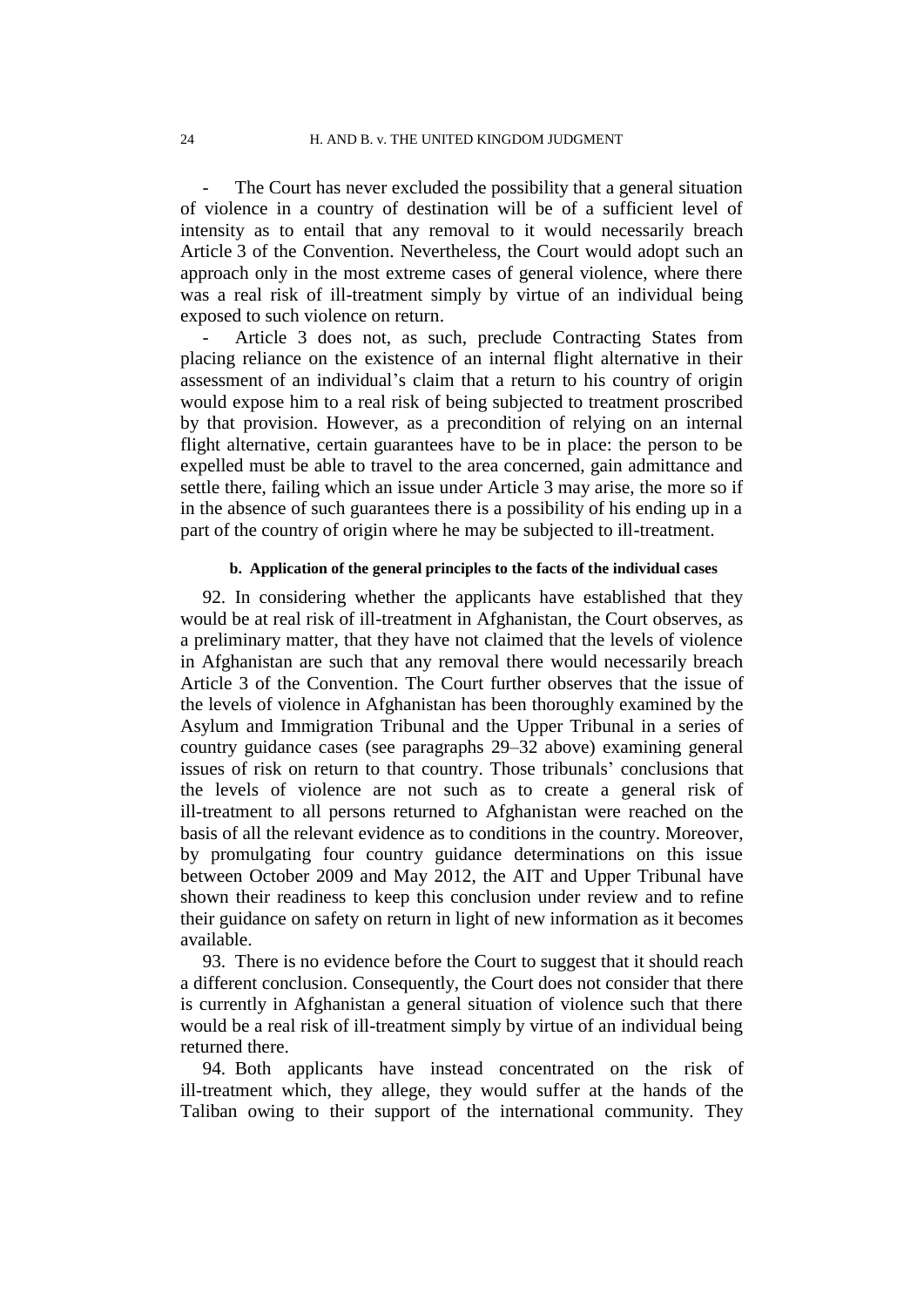argued that, as a result of their previous work for the UN and the US forces respectively, they would automatically be at risk throughout Afghanistan as a whole, including Kabul.

95. Before examining the individual elements of the applicants' claims, the Court observes that the Government propose to remove the applicants to Kabul. In the light of this, and the fact that neither applicant has submitted anything to suggest that he would not be able to gain admittance and settle there, the Court does not consider it necessary to examine the risk to them in any other part of the country outside Kabul and will examine the risk to the applicants returning to Afghanistan on this basis. The Court will therefore first examine whether or not there are substantial grounds to believe that the applicants would face a real risk in Kabul simply as a result of their previous involvement with the international forces in Afghanistan. It will then consider the individual aspects of their claims including their ability to remain in Kabul.

96. The Court observes that the parties to the case did not dispute the conclusion of the December 2010 UNHCR Guidelines that, *inter alia*, individuals associated with, or perceived as supportive of the Afghan Government and the international community fall within a potential risk category and require a particularly careful examination of the risks to them upon return to Afghanistan (see paragraph [42](#page-12-3) above). All the evidence before the Court supports this assessment. Indeed, the evidence paints a disturbing picture of the attacks carried out by the Taliban and other armed anti-government forces in Afghanistan on civilians with links to the international community. The UNAMA 2010 Report refers to the "alarming trend" of the assassination of civilians by anti-government forces (paragraph [48\)](#page-14-2) and the UNAMA 2011 Report which indicates that the targeted killing of civilians persisted in 2011 (see paragraph [49](#page-14-0) above). The December 2010 UNHCR Guidelines depict a "systematic and sustained campaign" by armed anti-Government groups to target civilians associated with, or perceived as supporting, the Afghan Government or the international community (see paragraph [43](#page-12-2) above). The USSD Report also describes the targeting by insurgents of foreigners, NGO workers and government officials (see paragraph [51](#page-15-1) above). Similarly, the OGN reports that insurgents were continuing to conduct a campaign of intimidation and assassination (see paragraph [52](#page-15-2) above).

97. However, in the context of the examination of the risks to the applicants in Kabul, it is significant that the December 2010 UNHCR Guidelines indicate that, to date, the majority of targeted attacks and assassinations by armed anti-government groups have occurred in those groups' strongholds (paragraph [43](#page-12-2) above). Furthermore, the Landinfo Report, whilst noting that the Taliban has increased their capacities on a small scale in Kabul (paragraph [57\)](#page-16-2), also observes that killings of low profile collaborators are not being reported in areas where they are not in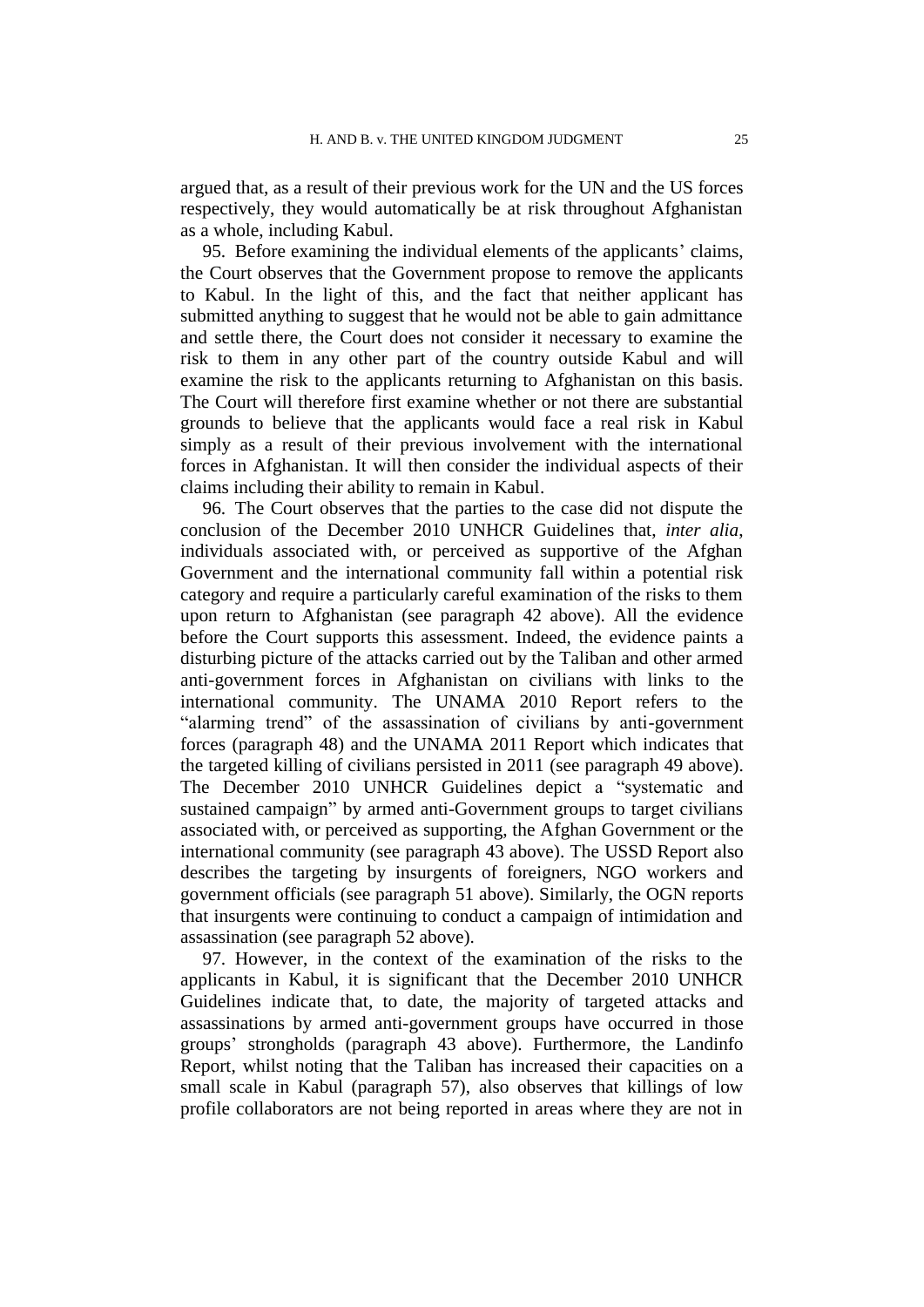control such as Kabul (paragraph [58\)](#page-17-0). Despite suggestions that the number of targeted assassinations is increasing in areas previously considered to be more secure such as Kabul (see the December 2010 UNHCR Guidelines at paragraph [43](#page-12-2) and [45](#page-13-0) above), the Court considers that there is insufficient evidence before it at the present time to suggest that the Taliban have the motivation or the ability to pursue low level collaborators in Kabul or other areas outside their control.

98. There is also little evidence that the Taliban are targeting those who have, as requested by them, already stopped working for the international community and who have moved to other areas. In that regard, the Court refers to the Landinfo report, which states that those who have fled and have given up their jobs do not appear to have been actively targeted in the cities and that those who no longer collaborate with the international forces are a low priority for the Taliban, who devote their limited assets in the cities to high profile targets, from serving government officials upwards (see paragraph [57](#page-16-2) above).

99. The Court considers that the UNHCR December 2010 Guidelines corroborate those views. In particular, in contrast to the earlier July 2009 Guidelines which pointed to a more general threat to humanitarian workers and those working for the UN (see paragraph [40](#page-12-1) above), the UNHCR December 2010 Guidelines are more nuanced. They set out that persons associated with, or perceived as supportive of, the Government and the international community and forces "may, depending on the individual circumstances of the case, be at risk on account of their (imputed) political opinion, particularly in areas where armed anti-Government groups are operating or have control" (see paragraph [43](#page-12-2) above), indicating that not every person with links to the international community and forces would automatically be at risk in Afghanistan (see also the reports set out at paragraphs [52](#page-15-2) and [53](#page-15-0)[–58](#page-17-0) above).

100. Therefore, having regard to all of the above, the Court considers that individuals who are perceived as supportive of the international community may be able to demonstrate a real and personal risk to them from the Taliban in Kabul depending on the individual circumstances of their case, the nature of their connections to the international community and their profile. However, the Court is not persuaded that the applicants have established that everyone with connections to the UN or the US forces, even in Kabul, can be considered to be at real risk of treatment contrary to Article 3 regardless of their profile or whether or not they continue to work for the international community.

<span id="page-27-0"></span>101. As a result, the Court must go on to examine whether or not each applicant's connections and profile is such that his return to Afghanistan would contravene Article 3 of the Convention.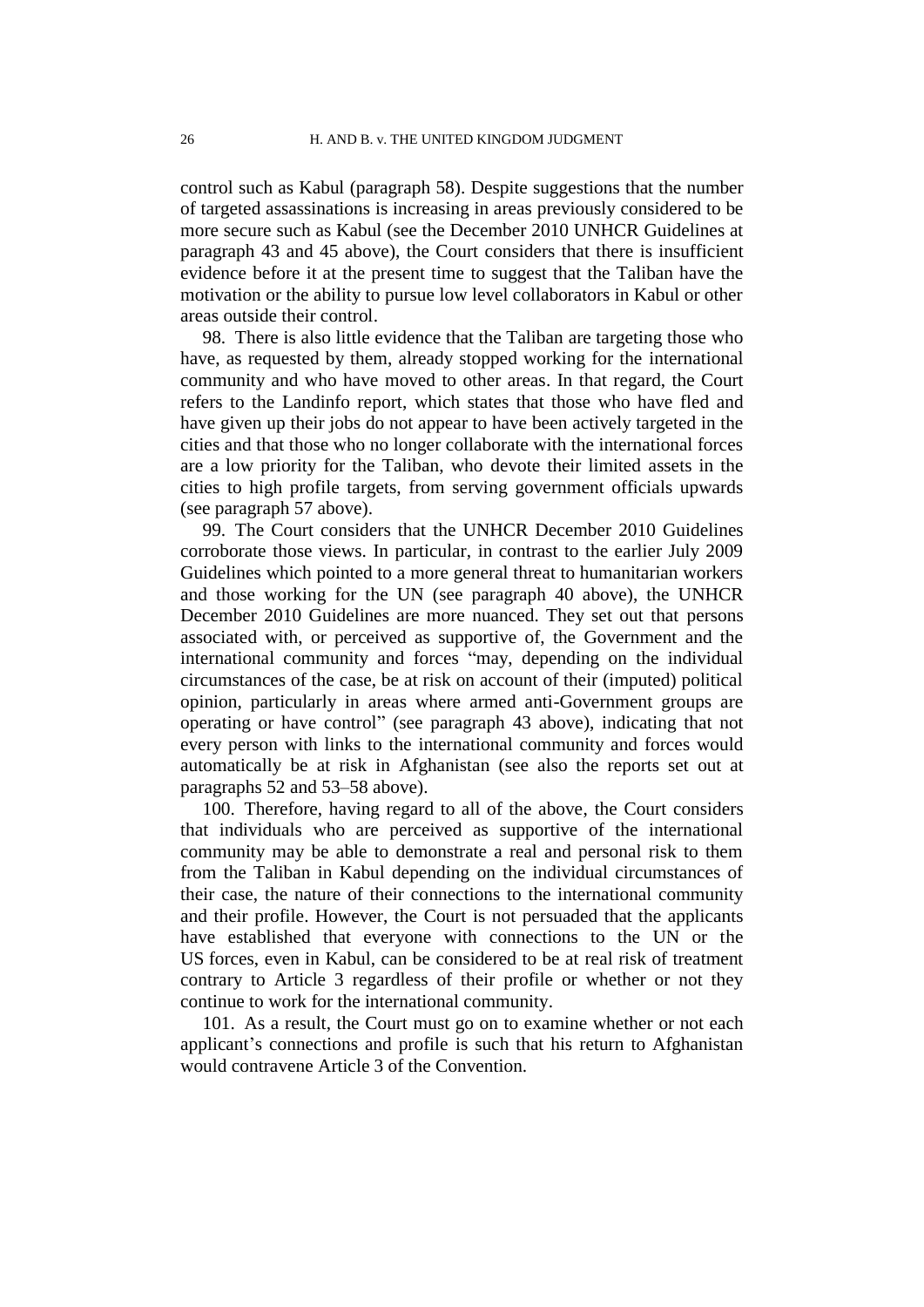#### *i. The first applicant*

102. The Court notes that the first applicant has not pursued any claim before this Court that he would be at risk as a result of his Hazara ethnicity, nor has he pursued any fear of the Hizb-i-Islami in Afghanistan. Furthermore, although he has claimed that it would be unduly harsh for him to relocate from Wardak province to Kabul owing to his mental health problems, he has not claimed that his removal to Afghanistan as a person with a history of mental illness would breach Article 3. Instead, his individual claim is based on his fear of the Taliban in Afghanistan because he worked as a driver for the UN in Kabul between 2005 and 2008.

103. The Secretary of State and the AIT conducted a thorough examination of the first applicant's case, which entailed his being heard on at least two occasions both at his asylum interview and before an immigration judge at the AIT (see paragraphs [10](#page-4-1) and [11](#page-4-0) above). He was legally represented both before the AIT and in his applications for reconsideration of the appeal determination. The AIT found that the first applicant had had no problems in Kabul whilst working for the UN between 2005 and 2008 with the exception of one telephone threat and did not accept that he would be known throughout Afghanistan. The Secretary of State and the AIT had the benefit of seeing, hearing and questioning the first applicant in person and of assessing directly the information and documents submitted by him, before deciding the case. They were best placed to assess his credibility and indeed the Secretary of State and AIT made negative findings as to the first applicant's credibility, particularly as regards his allegation that he had been targeted by the Taliban (see again paragraphs [10](#page-4-1) and [11](#page-4-0) above). The Court finds no reason to conclude that their decisions were deficient, that their assessment was insufficiently supported by relevant materials including the country guideline determinations, or that the reasons given were inadequate.

104. Moreover, there is no new evidence before it which would now cast doubt on the domestic authorities' conclusion that there were no substantial grounds for finding that the first applicant would face a real risk of being subjected to treatment contrary to Article 3 upon return to Afghanistan. In particular, in its assessment of the risk to the first applicant, the Court takes note of the following matters.

105. First, four years have passed since the first applicant stopped working for the UN, as requested by the Taliban, and left Afghanistan. He has submitted nothing to suggest that, even if he had previously received one telephone threat from the Taliban in Afghanistan in 2008, he remains of any adverse interest to them now. Whilst he claimed that he would be known throughout Afghanistan as a UN driver, it is significant that, in its examination of his case, the AIT dismissed that claim and the first applicant has submitted no grounds or evidence to indicate that their conclusion was misplaced or arbitrary. From his own evidence, before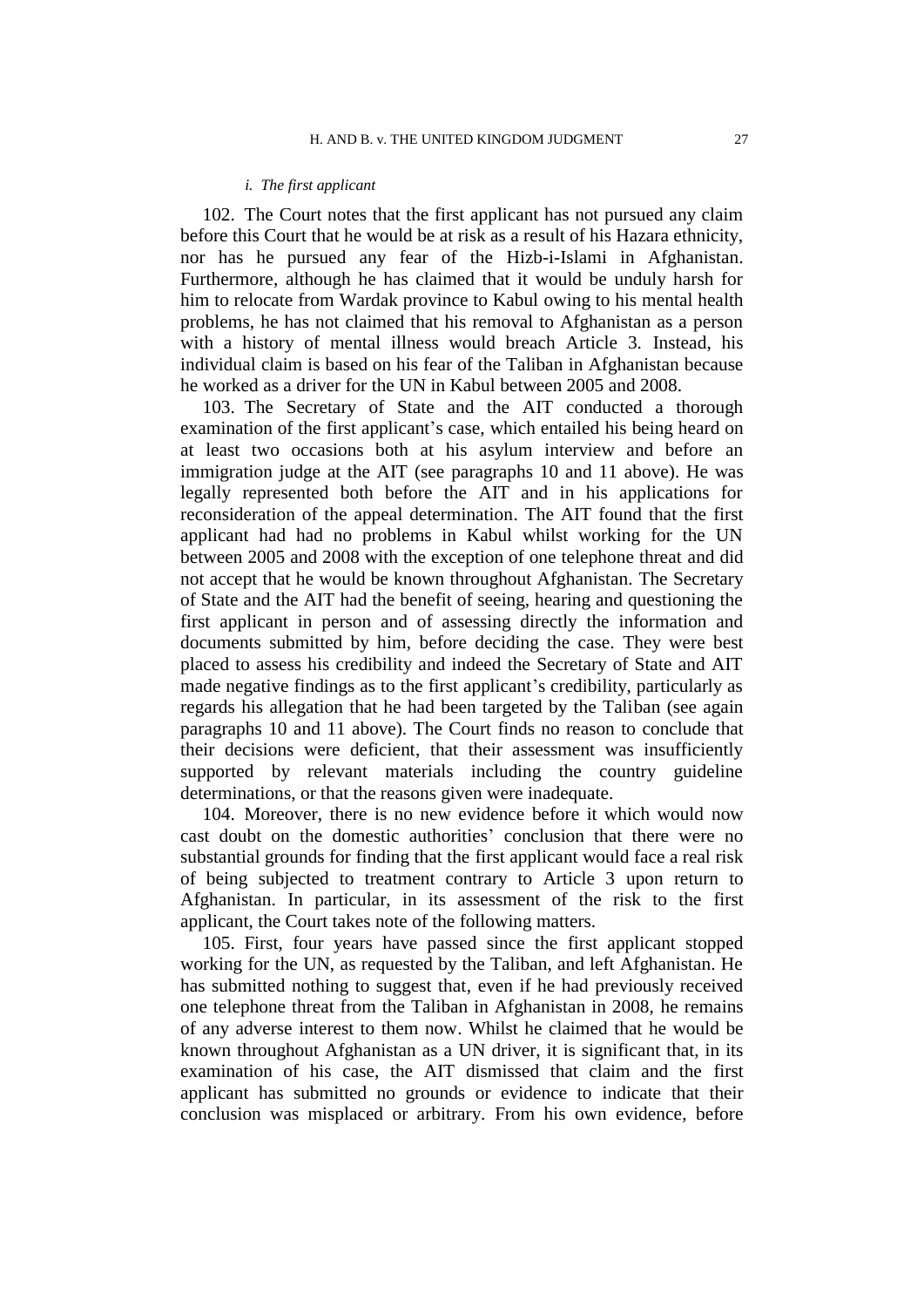leaving Afghanistan, he had worked mainly in Kabul. There is no reason to suggest either that he had a high profile in Kabul such that he would remain known there after the passage of time or that he would be recognised elsewhere in Afghanistan as a result of his work.

106. Second, the Court does not accept that the first applicant's arguments regarding his safety in Wardak province are of real relevance in the assessment of the risk to him in Afghanistan. The Government will remove him to Kabul and not to Wardak province. He will have no reason to return to Wardak province. Indeed, on his own account both before the domestic authorities and this Court, he claimed that, whilst he had been born in Wardak province, he had left there as an infant, and had moved to Kabul where he had lived most of his life with his family. Similarly, his arguments that it would be unduly harsh to expect him to internally relocate from Wardak province to Kabul are also misplaced given that he will be removed directly to Kabul which is the city where he has lived the great part of his life.

107. The Court also agrees with the Government that the decision of the Refugee Review Tribunal of Australia (see paragraphs [38-](#page-11-2)[39](#page-11-3) above) does not provide significant substantive support to his claim. It was decided on its individual merits with reference to the earlier UNHCR Guidelines dating from 2009 which were broader in their guidance (see paragraph [40](#page-12-1) above) and not the updated December 2010 UNHCR Guidelines (see paragraphs [41](#page-12-0)[-45](#page-13-0) above).

108. Finally, the Court is unable to attach weight to the report of Dr Giustozzi submitted by the first applicant (see paragraph [71](#page-20-0) above). The Court agrees with the Government's submission (summarised at paragraph [86](#page-22-0) above) that the report appears to have no relation to the individual facts of the first applicant's case as submitted both before the domestic authorities and this Court and it therefore cannot assist him.

109. Following an overall examination of the first applicant's case, the Court concludes that the first applicant has failed to adduce evidence capable of demonstrating that there are substantial grounds for believing that he would be exposed to a real risk of being subjected to treatment contrary to Article 3 if removed to Afghanistan.

### *ii. The second applicant*

110. The Court notes that the second applicant has not pursued before this Court his allegation that he would be at risk of forcible recruitment to the Hizb-i-Islami by unknown relatives in Kabul. Instead, his claim is based on his fear of both the Taliban and the Afghan authorities because of his work as an interpreter for the US forces in Kunar Province between 2009 and 2011.

111. The Court notes that the second applicant's claim was comprehensively examined by the domestic authorities. Whilst it was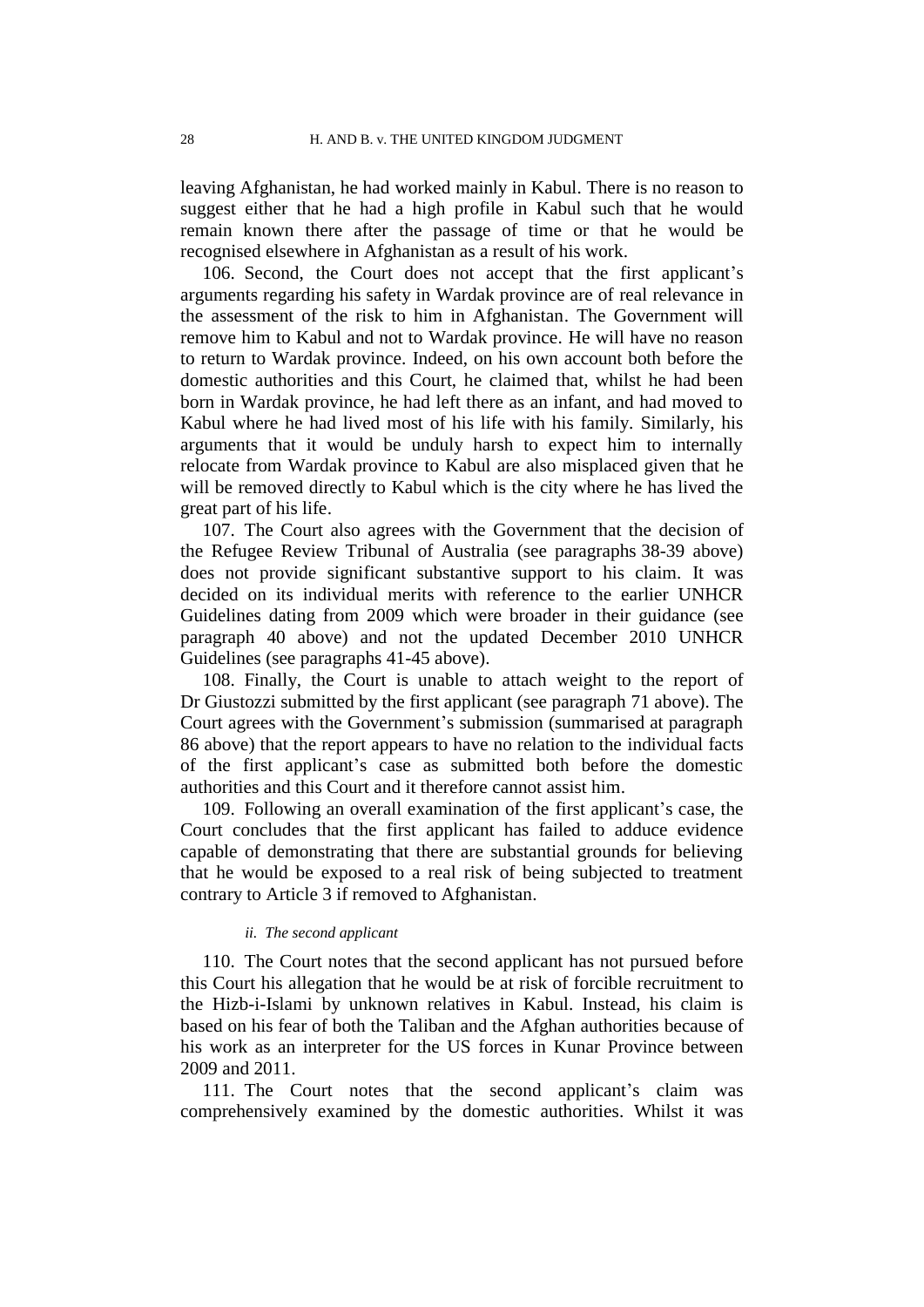accepted that he had been an interpreter for the US interpreter as claimed, he was found by the First-tier Tribunal to have been an untruthful witness who was anxious to give a rehearsed story. It was not accepted that he had been in any way involved in the rescue operation of the aid worker (see paragraphs [18](#page-6-1)[–22](#page-7-0) above). The Court considers that the First-tier Tribunal's reasons for reaching that conclusion are full, rational and convincing. It is not for the Court to substitute its own view of the facts for that of the Tribunal, whose task it was to assess the evidence adduced before it. As the Court has frequently stated, cogent reasons are needed before the Convention organs in order to depart from the findings of fact of the national courts (*Klaas v. Germany*, 22 September 1993, § 30, Series A no. 269). In the second applicant's case, it can find no such reasons.

112. In particular, the Court does not accept the second applicant's recent claim that he would also be at risk from the Afghan authorities. This claim was never raised before the domestic authorities and he has not submitted any evidence or reasons to the Court to suggest that the Afghan authorities would have any adverse interest in him upon return.

113. The Court further agrees with the Government that the "notice" that the second applicant has submitted does not add any weight to his claim. The second applicant never submitted this notice to the domestic authorities nor has he provided any explanation as to its provenance, where or how it was received in Afghanistan and forwarded on to him in the United Kingdom, or why it would have been issued and sent to him so long after he had already ceased to be an interpreter and had left Afghanistan. It is also significant that the second applicant has already complied with the terms of the notice and stopped working as an interpreter as the notice requests him to do. Thus, the Court does not consider that it gives rise to substantial grounds for believing that the second applicant would be at real risk on return to Afghanistan.

114. In relation to the second applicant's claim that he would be unable to relocate to Kabul because he would be destitute there, the Court recalls that humanitarian conditions in a country of return could give rise to a breach of Article 3 of the Convention in a very exceptional case where the humanitarian grounds against removal are "compelling" (*N. v. the United Kingdom* [GC], no. 26565/05, § 42, 27 May 2008). UNHCR in its December 2010 Guidelines generally considers internal relocation reasonable where protection is available from the individual's own extended family, community or tribe in the area of intended relocation. Single males and nuclear family units may, in certain circumstances, subsist without family and community support in urban and semi-urban areas with established infrastructure and under effective Government control (see paragraph [45](#page-13-0) above). The United Kingdom courts have also found on several occasions that, in general, relocation to Kabul for young single males would not be unsafe or unreasonable (see paragraphs [33](#page-10-0)[-35](#page-10-2)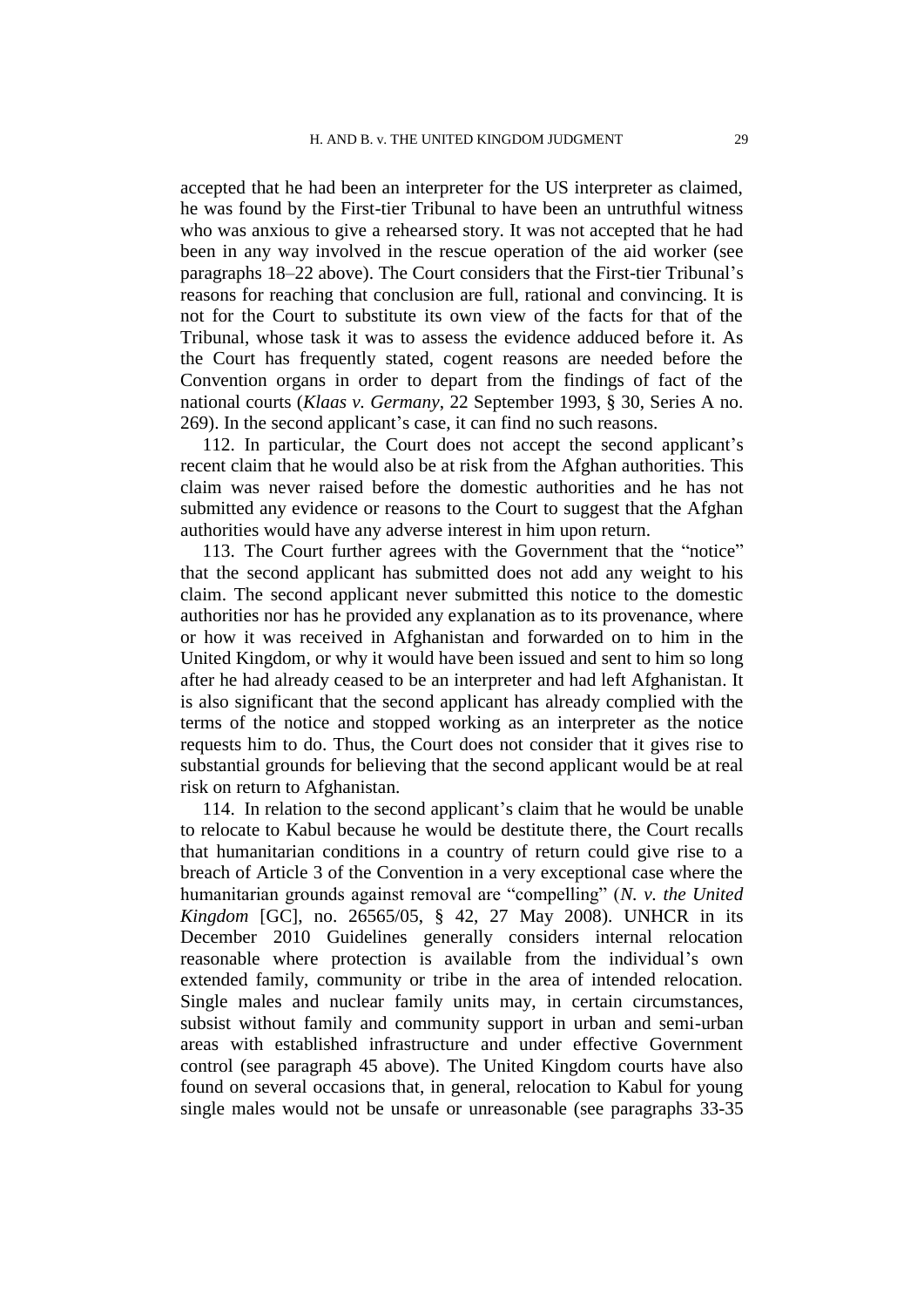above). The Court finds that the second applicant, a healthy single male of 24 years of age who speaks excellent English and left Afghanistan in April 2011 when already an adult (not during his formative years as argued by him), has failed to submit any evidence to the Court to suggest that his removal to Kabul, an urban area under Government control, where he still has family members including two sisters, would engage Article 3 of the Convention.

115. Finally, the Court rejects the second applicant's claims that he would not be safe in Kabul because of his profile and the security situation there. For the reasons set out above at paragraphs [92-](#page-25-0)[101](#page-27-0) above, the Court is not convinced that the second applicant would be at risk in Kabul solely because of his previous work as an interpreter for the US forces but must instead examine the individual circumstances of his case, the nature of his connections and his profile. In that regard, the Court notes that, until early 2011, the second applicant worked as an interpreter in Kunar province where he had no particular profile. He has not submitted any evidence or reason to suggest that he would be identified in Kabul, an area outside of the control of the Taliban, or that he would come to the adverse attention of the Taliban there.

116. Having regard to all of the above, the Court concludes that the second applicant has failed to demonstrate that his return to Afghanistan would be in violation of Article 3 of the Convention.

### III. ALLEGED VIOLATION OF ARTICLE 8 OF THE CONVENTION

117. The second applicant claimed that he had developed a strong private and family life under Article 8 in the United Kingdom because of his friends and relationships with local community members. He argued that he had no criminal record in the United Kingdom and that his removal would therefore be a disproportionate interference with his right to respect for his private and family life in the United Kingdom.

118. The Court recalls that Contracting States have the right as a matter of well-established international law and subject to their treaty obligations, including the Convention to control the entry, residence and expulsion of aliens (see, amongst other authorities, *Üner v. the Netherlands* [GC], no. 46410/99, ECHR 2006-XII, § 54). To that end, Article 8 cannot be considered to impose on a State a general obligation to respect immigrants' choice of the country of residence. However, the removal of a person from a country may, depending on the circumstances of a particular case, give rise to an infringement of an applicant's right to respect for his private life (see, for example, *Üner*, cited above, § 59 and *Nnyanzi v. the United Kingdom*, no. 21878/06, § 72, 8 April 2008).

119. The Court notes that the second applicant has no family members in the United Kingdom. Furthermore, despite his claims, albeit in the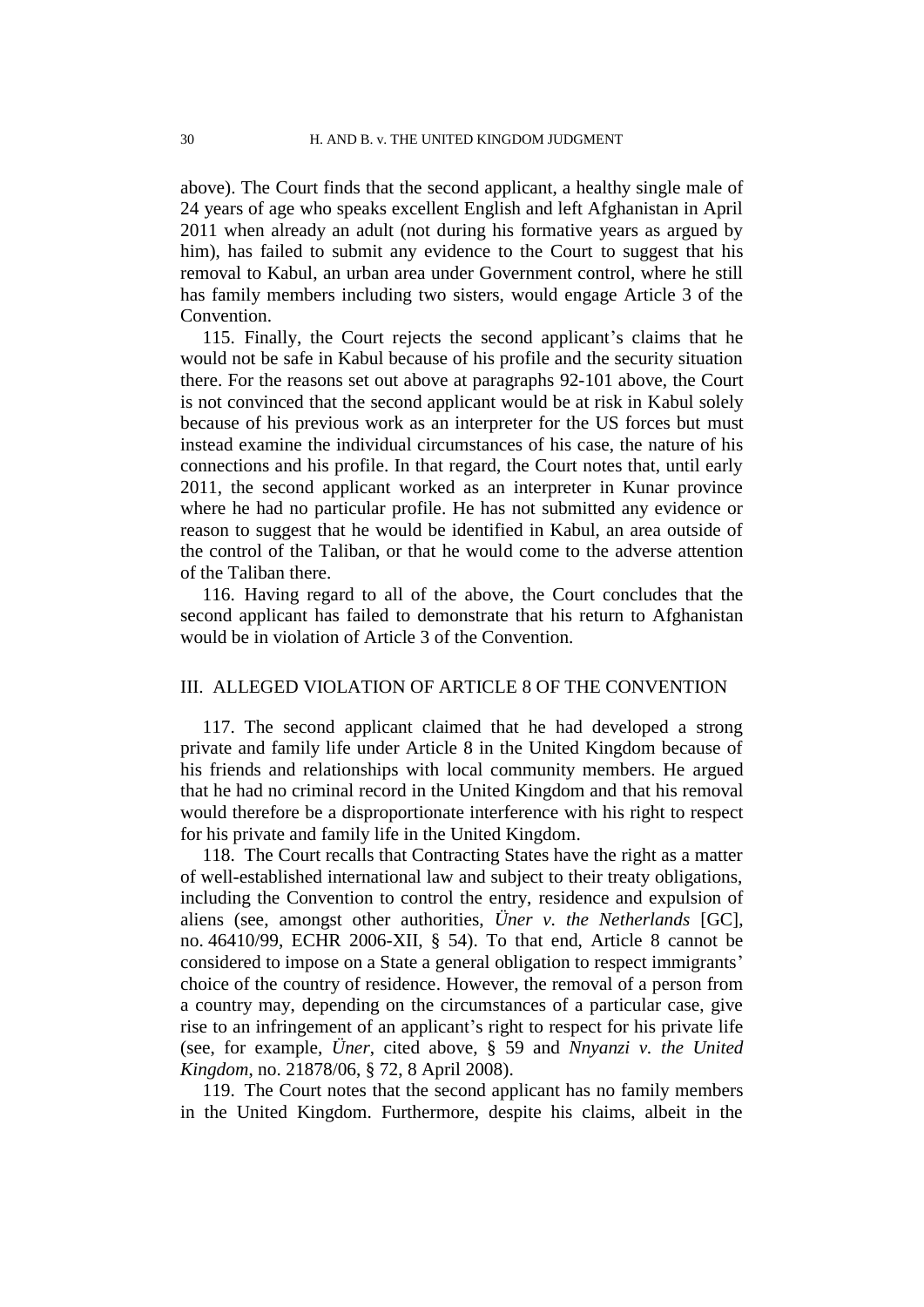context of his complaints under Article 3, that he had spent his formative years in the United Kingdom, the Court notes that, to the contrary, he arrived in the United Kingdom in 2011 when he was an adult.

120. Even assuming that the second applicant has established private life in the United Kingdom for the purposes of Article 8, the Court finds that his proposed removal is "in accordance with the law" and pursues a legitimate aim, namely the maintenance and enforcement of immigration control. As to the necessity of the interference, the Court finds that any private life that the second applicant has established during his brief stay in the United Kingdom when balanced against the legitimate public interest in effective immigration control would not render his removal disproportionate given that he has never been granted the right to remain in the United Kingdom where his stay, pending the determination of his asylum claim, has at all times been precarious (see *Nnyanzi*, cited above, § 76). It follows that this complaint is manifestly ill-founded and must be rejected pursuant to Article 35 §§ 3 (a) and 4 of the Convention.

### IV. RULE 39 OF THE RULES OF COURT

121. In accordance with Article 44 § 2 of the Convention, the present judgment will not become final until (a) the parties declare that they will not request that the case be referred to the Grand Chamber; or (b) three months after the date of the judgment, if reference of the case to the Grand Chamber has not been requested; or (c) the Panel of the Grand Chamber rejects any request to refer under Article 43 of the Convention.

122. The Court considers it appropriate that the indication made to the Government under Rule 39 of the Rules of Court (see above § 4) should continue in force until the present judgment becomes final or until the Panel of the Grand Chamber of the Court accepts any request by one or both of the parties to refer the case to the Grand Chamber under Article 43 of the Convention.

# FOR THESE REASONS, THE COURT

- 1*. Decides* unanimously to join the applications;
- 2. *Declares* unanimously the applicants' complaints concerning Article 3 admissible and the remainder of the applications inadmissible;
- 3*. Holds* by six votes to one there would be no violation of Article 3 of the Convention in the event of the removal of either of the applicants to Afghanistan; and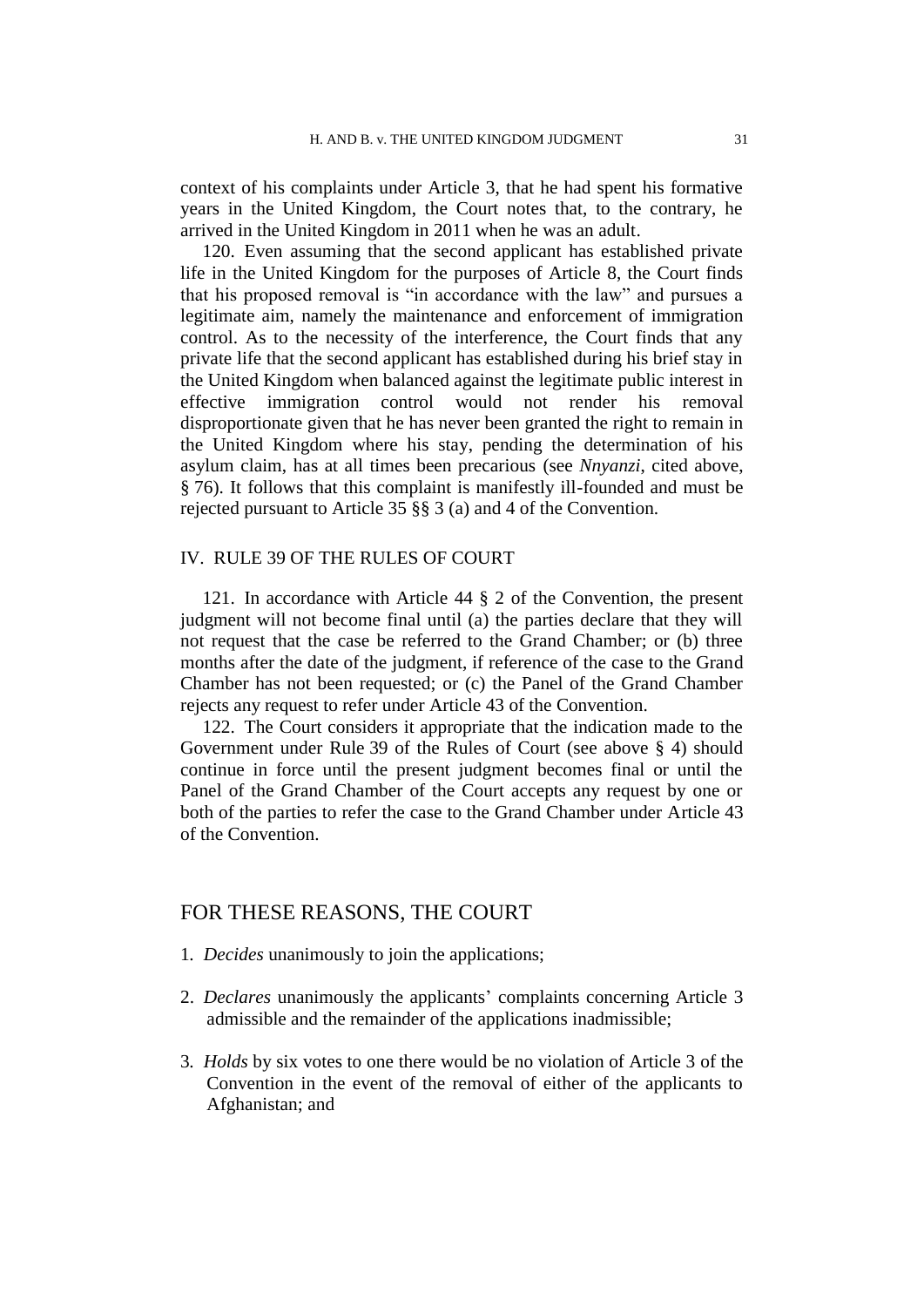### 32 H. AND B. v. THE UNITED KINGDOM JUDGMENT

4*. Decides* to continue to indicate to the Government under Rule 39 of the Rules of Court that it is desirable in the interests of the proper conduct of the proceedings not to expel the applicants until such time as the present judgment becomes final or until further order.

Done in English, and notified in writing on 9 April 2013, pursuant to Rule 77 §§ 2 and 3 of the Rules of Court.

Fatos Aracı **Ineta Ziemele** Deputy Registrar President

In accordance with Article 45 § 2 of the Convention and Rule 74 § 2 of the Rules of Court, the separate opinion of Judge Kalaydjieva is annexed to this judgment.

> IZ FA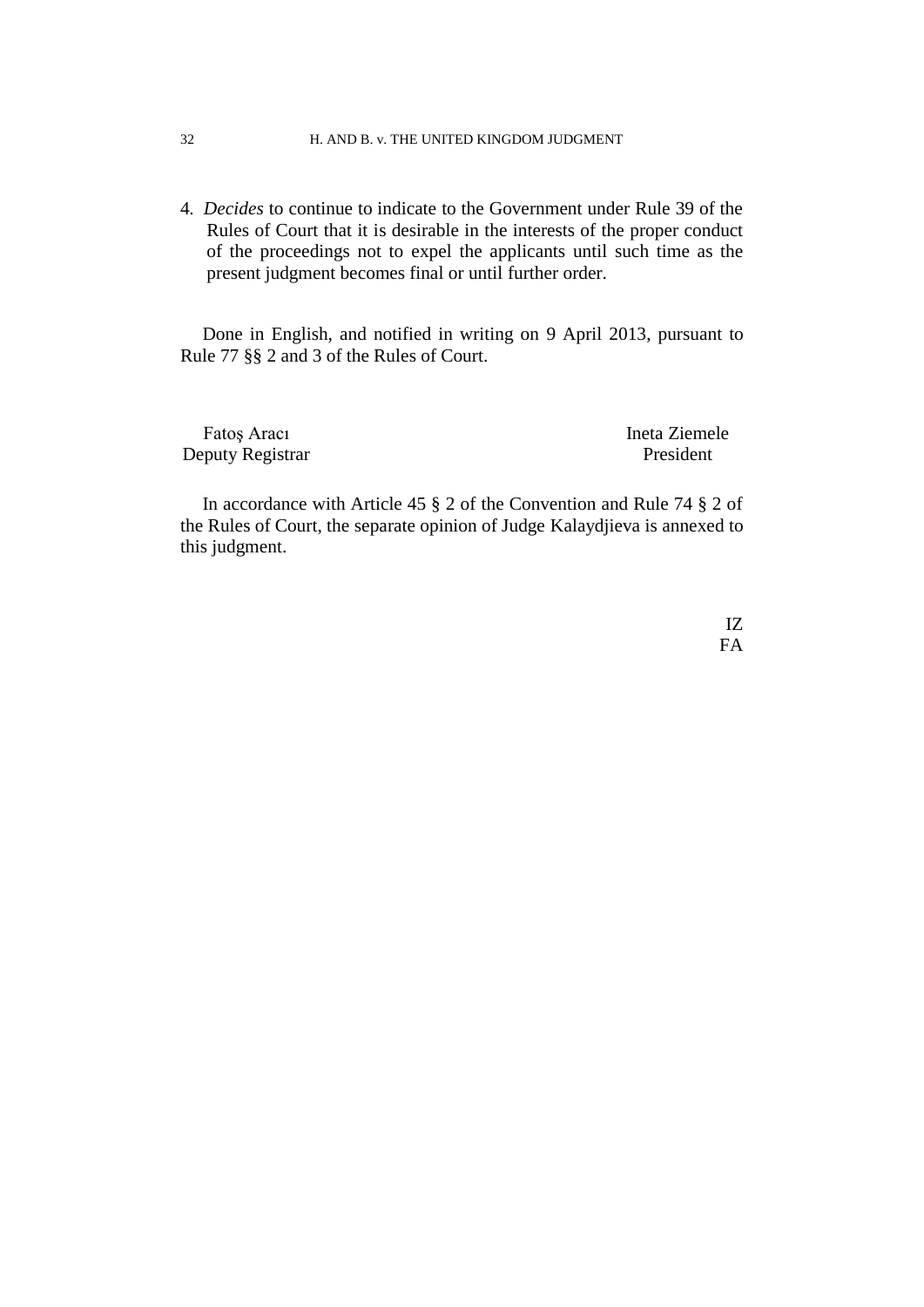# DISSENTING OPINION OF JUDGE KALAYDJIEVA

I regret to state that I am unable to join the opinion of the majority in the present two cases. The applicants in these cases alleged that, if expelled from the United Kingdom to Afghanistan, they would face a real risk of illtreatment not only in view of the indiscriminate violence in the destination country, but also because they risked being targeted on account of their earlier collaboration with the international community's forces operating in Afghanistan at the relevant time – UNAMA (for the first applicant) and the US armed forces and the ISAF (for the second applicant). In their submissions the destination country's authorities would not be able to afford them protection against this risk.

I am prepared to agree that the Asylum and Immigration Tribunal and the Upper Tribunal examined these issues in accordance with the data on the situation in Afghanistan and domestic guidelines available at the relevant time – 2010 for the first applicant and 2011 for the second. However, it is common knowledge that by the time their cases were examined by the Court, the situation in that country had evolved, and further reliable information had become available for the purposes of examining the risk in question.

It is true that the current humanitarian situation or the risk of general violence in the destination country, and especially in Kabul, are not considered to expose every individual to ill-treatment contrary to Article 3. But while in *N. v. the United Kingdom* ([GC], no. 26565/05, § 42, 27 May 2008) the Court held that "humanitarian conditions in a country of return could give rise to a breach of Article 3 of the Convention in a very exceptional case where the humanitarian grounds against removal are compelling", the absence of updated UNHCR official reports does not mean that there is no such risk. High representatives of that organisation have publicly assessed the effect of the mass return of Afghans as its "worst mistake".

Turning to the alleged specific risk of ill-treatment by insurgents on account of involvement with the international missions in Afghanistan, the current information, including domestic guidelines published in June 2012 and country reports of the United States of America, refers to a campaign of intimidation and indicates that civilian employees of the UN and US missions and NGOs in the country are increasingly targeted by the Taliban, including in Kabul. Between 2006 and 2011 at least twenty-two Afghan interpreters working for US forces, the international community or the UN were killed in different parts of Afghanistan (see paragraphs 50-60).

While I find myself unable to follow the logic of the domestic courts that the applicants "would not fall within an enhanced risk category ... given that many Afghan nationals would have worked for the US and international forces" (paragraph 22), I remain equally unconvinced that the